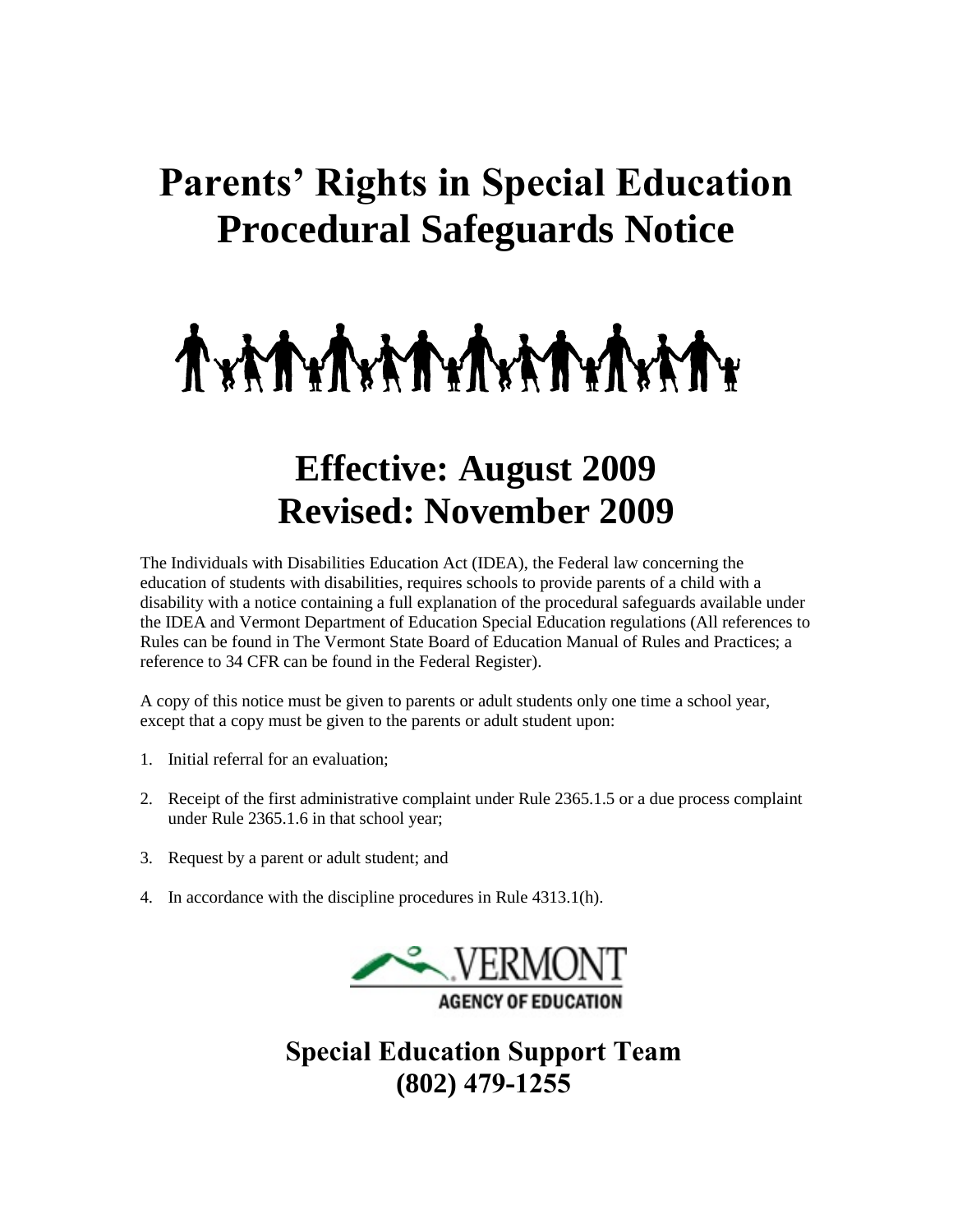#### **TABLE OF CONTENTS**

| DIFFERENCE BETWEEN DUE PROCESS HEARING COMPLAINT AND ADMINISTRATIVE COMPLAINT |  |
|-------------------------------------------------------------------------------|--|
|                                                                               |  |
|                                                                               |  |
|                                                                               |  |
|                                                                               |  |
|                                                                               |  |
|                                                                               |  |
|                                                                               |  |
|                                                                               |  |
|                                                                               |  |
|                                                                               |  |
|                                                                               |  |
|                                                                               |  |
|                                                                               |  |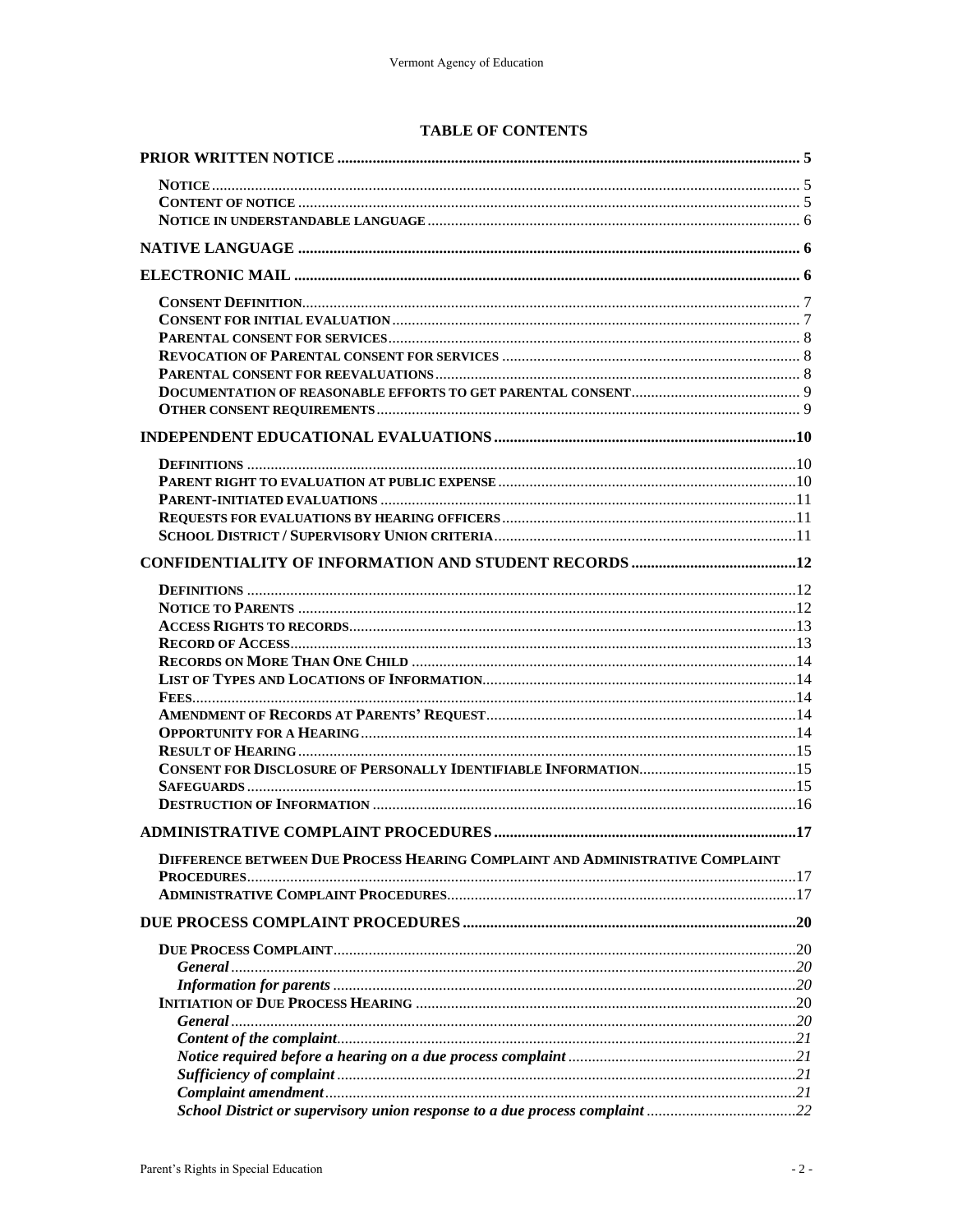| THE CHILD'S PLACEMENT WHILE THE DUE PROCESS COMPLAINT AND HEARING ARE PENDING24 |  |
|---------------------------------------------------------------------------------|--|
|                                                                                 |  |
|                                                                                 |  |
|                                                                                 |  |
|                                                                                 |  |
|                                                                                 |  |
|                                                                                 |  |
|                                                                                 |  |
|                                                                                 |  |
|                                                                                 |  |
|                                                                                 |  |
|                                                                                 |  |
|                                                                                 |  |
|                                                                                 |  |
|                                                                                 |  |
|                                                                                 |  |
|                                                                                 |  |
|                                                                                 |  |
|                                                                                 |  |
|                                                                                 |  |
|                                                                                 |  |
|                                                                                 |  |
|                                                                                 |  |
|                                                                                 |  |
|                                                                                 |  |
|                                                                                 |  |
|                                                                                 |  |
|                                                                                 |  |
|                                                                                 |  |
|                                                                                 |  |
| PROCEDURES WHEN DISCIPLINING CHILDREN WITH DISABILITIES 33                      |  |
|                                                                                 |  |
|                                                                                 |  |
|                                                                                 |  |
|                                                                                 |  |
|                                                                                 |  |
|                                                                                 |  |
| Determination that behavior was a manifestation of the child's disability 35    |  |
|                                                                                 |  |
|                                                                                 |  |
|                                                                                 |  |
|                                                                                 |  |
|                                                                                 |  |
|                                                                                 |  |
|                                                                                 |  |
|                                                                                 |  |
|                                                                                 |  |
| PROTECTIONS FOR CHILDREN NOT YET ELIGIBLE FOR SPECIAL EDUCATION AND RELATED     |  |
|                                                                                 |  |
|                                                                                 |  |
|                                                                                 |  |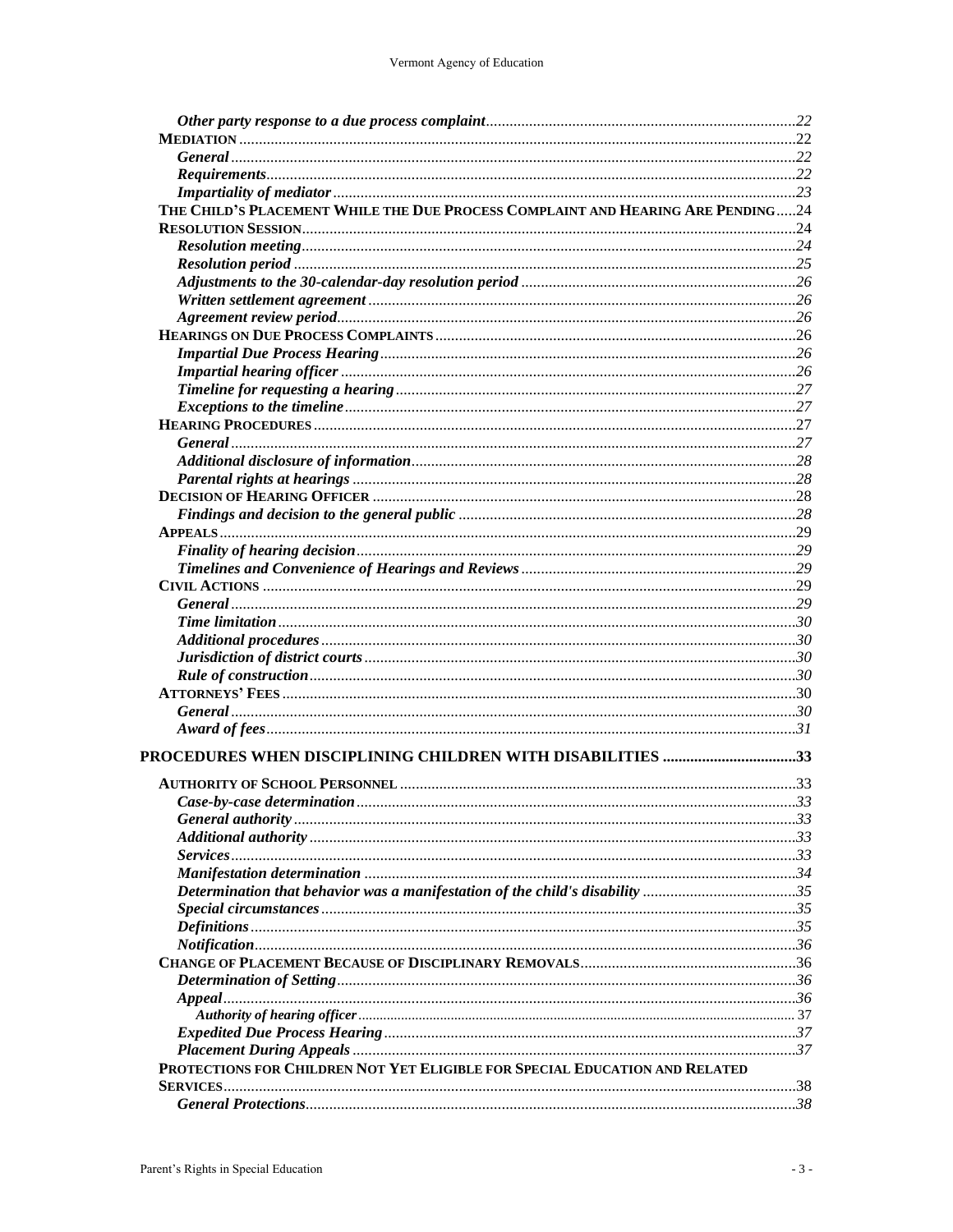| REFERRAL TO AND ACTION BY LAW ENFORCEMENT AND JUDICIAL AUTHORITIES 39 |  |
|-----------------------------------------------------------------------|--|
|                                                                       |  |
| REQUIREMENTS FOR PARENTAL PLACEMENT IN INDEPENDENT SCHOOLS AT PUBLIC  |  |
|                                                                       |  |
|                                                                       |  |
|                                                                       |  |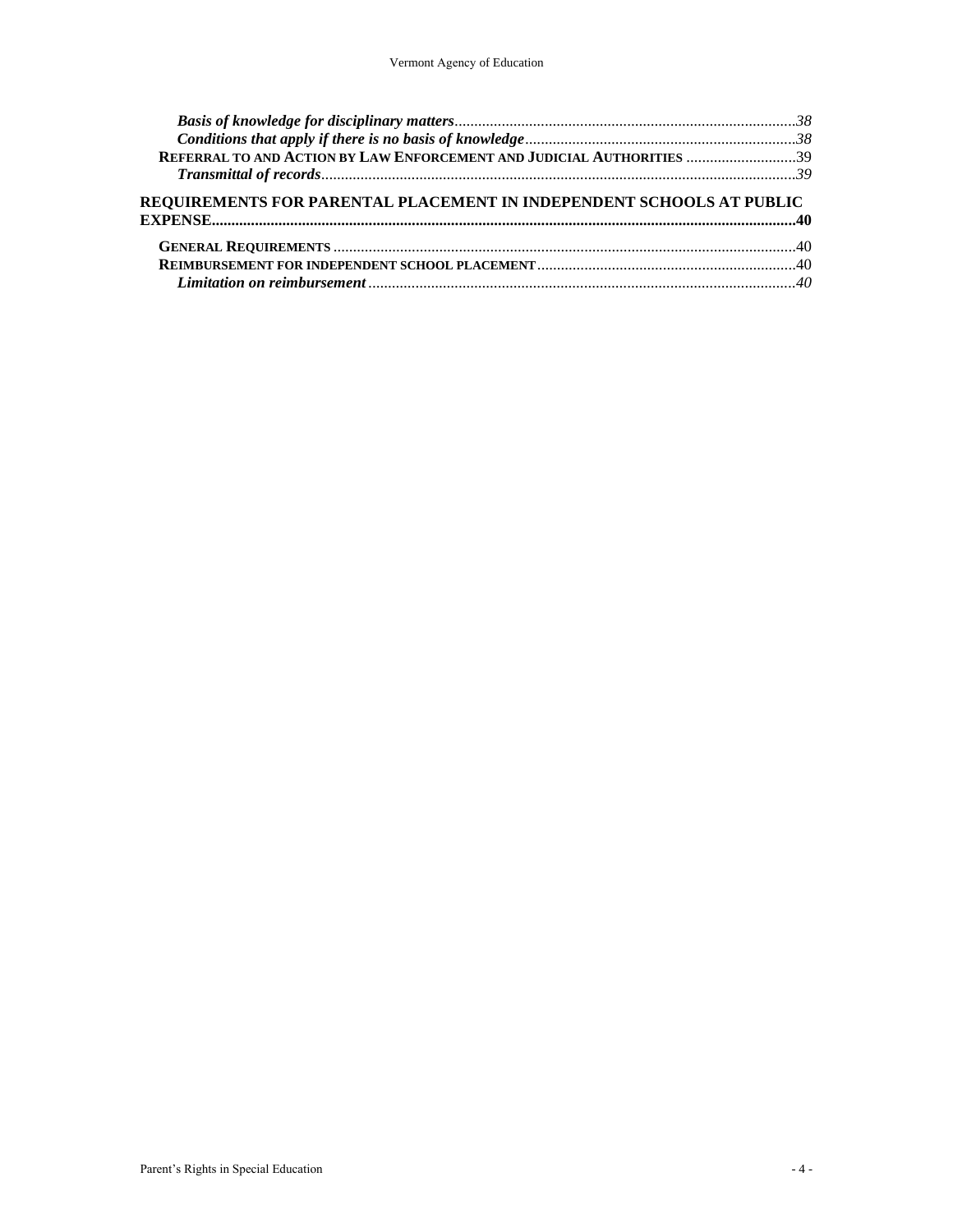### <span id="page-4-0"></span>**Prior Written Notice**

Rule 2365.1.1

### <span id="page-4-1"></span>**Notice**

Your school district or supervisory union must give you written notice (provide you certain information in writing), whenever it:

- Proposes to begin or to change:
	- o the identification,
	- o evaluation,
	- o educational placement of your child, or
	- o the provision of a free appropriate public education (FAPE) to your child; or
- Refuses to begin or to change the identification, evaluation, or educational placement of your child or the provision of FAPE to your child.

### <span id="page-4-2"></span>**Content of notice**

The written notice must:

- Describe the action that your school district or supervisory union proposes or refuses to take;
- Explain why your school district or supervisory union is proposing or refusing to take the action;
- Describe each evaluation procedure, assessment, record, or report your school district or supervisory union used in deciding to propose or refuse the action;
- Include a statement that you have protections under the procedural safeguards provisions in IDEA and Vermont Special Education Rules;
- Tell you how you can obtain a description of the procedural safeguards if the action that your school district or supervisory union is proposing or refusing is not an initial referral for evaluation;
- Include resources for you to contact for help in understanding IDEA and Vermont Special Education Rules;
- Describe any other choices that your child's individualized education program (IEP) Team considered and the reasons why those choices were rejected; and
- Provide a description of other reasons why your school district or supervisory union proposed or refused the action.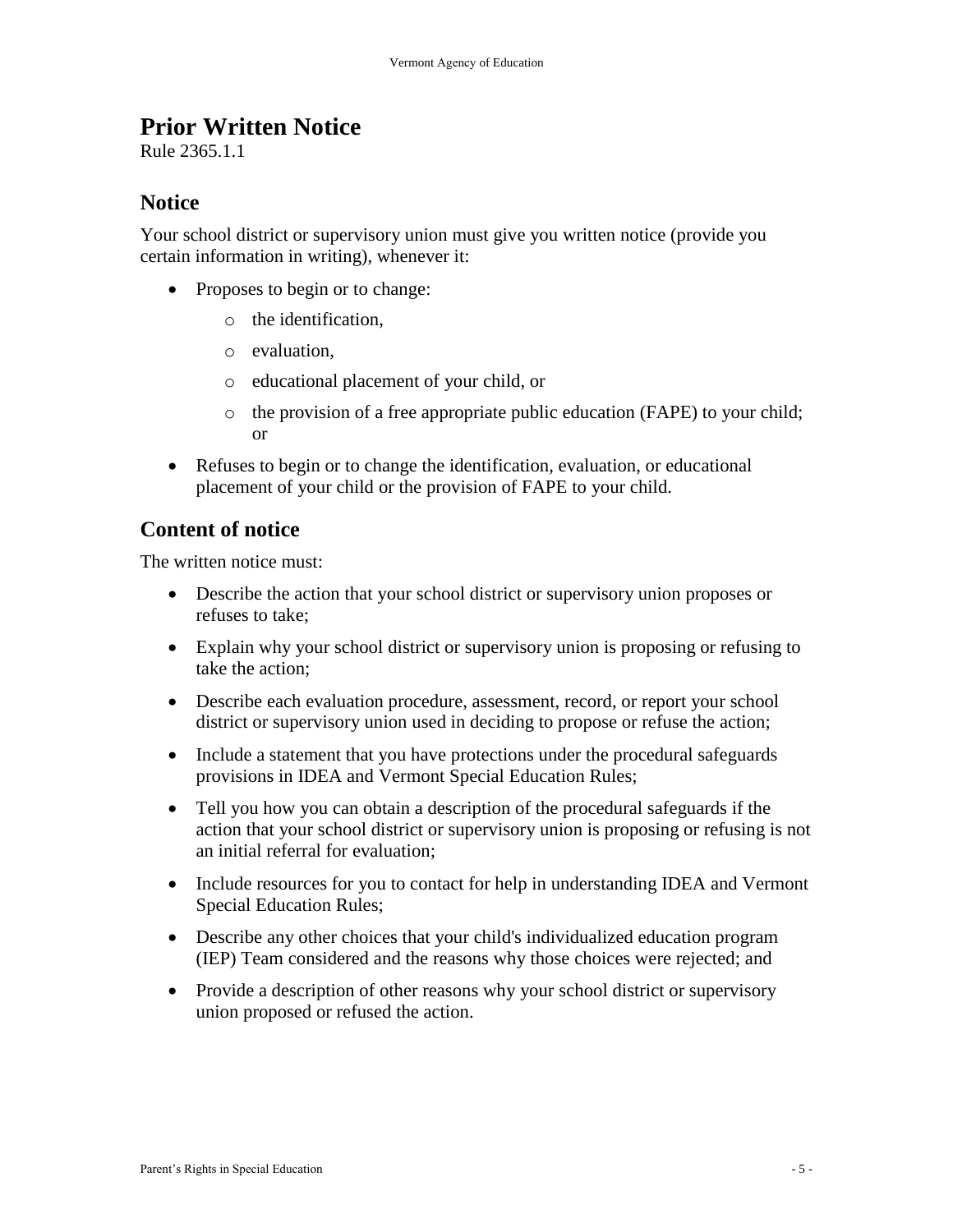### <span id="page-5-0"></span>**Notice in understandable language**

The notice must be:

- Written in language understandable to the general public; and
- Provided in your native language or other mode of communication you use, unless it is clearly not feasible to do so.
	- o If your native language or other mode of communication is not a written language, your school district or supervisory union must ensure that:
		- The notice is translated for you orally by other means in your native language or other mode of communication;
		- You understand the content of the notice; and
		- There is written evidence that 1 and 2 have been met.

### <span id="page-5-1"></span>**Native Language**

34 CFR §300.29

Native language, when used with an individual who has limited English proficiency, means the following:

- The language normally used by that person, or, in the case of a child, the language normally used by the child's parents;
- In all direct contact with a child (including evaluation of the child), the language normally used by the child in the home or learning environment.
- For a person with deafness or blindness, or for a person with no written language, the mode of communication is what the person normally uses (such as sign language, Braille, or oral communication).

### <span id="page-5-2"></span>**Electronic Mail**

Rule 2365.1.1(h) (4)

If your school district or supervisory union offers parents the choice of receiving documents by e-mail, you may choose to receive the following by e-mail:

- Prior written notice;
- Procedural safeguards notice; and
- Notices related to a due process complaint.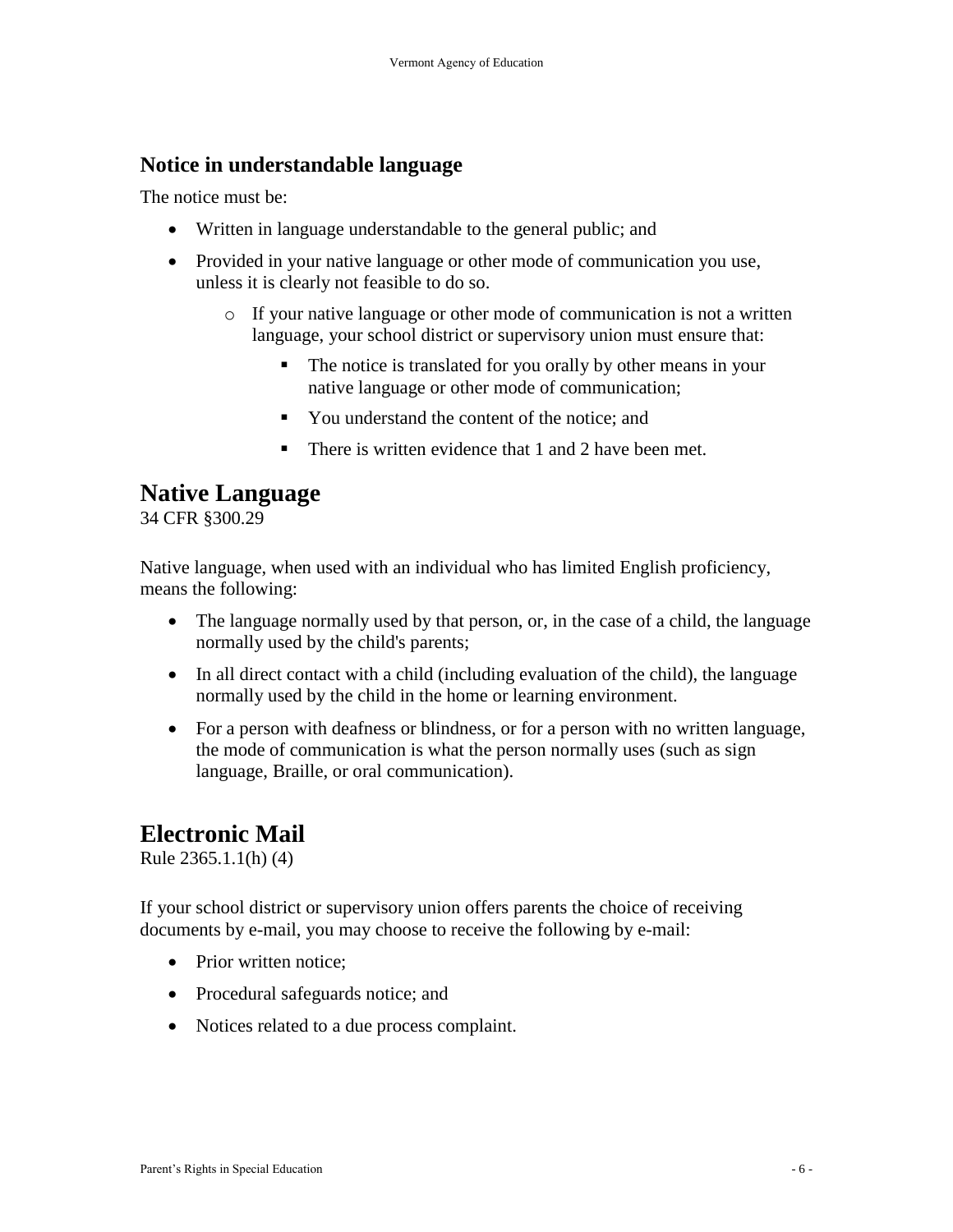# **Parental Consent**

Rule 2365.1.3

### <span id="page-6-0"></span>**Consent Definition**

Consent means:

- You have been fully informed in your native language or other mode of communication (such as sign language, Braille, or oral communication) of all information about the action for which you are giving consent.
- You understand and agree in writing to that action, and the consent describes that action and lists the records (if any) that will be released and to whom; and
- You understand that the consent is voluntary on your part and you may withdraw your consent at anytime.
- Your withdrawal of consent does not negate (undo) an action that has occurred after you gave your consent and before you withdrew your consent.

### <span id="page-6-1"></span>**Consent for initial evaluation**

Your school district or supervisory union cannot conduct an initial evaluation of your child to determine whether your child is eligible under IDEA and Vermont Special Education Rules without first:

- Providing you with prior written notice of the proposed action and
- Getting your consent as described under the heading Parental Consent.

Your school district or supervisory union must make reasonable efforts to obtain your informed consent for an initial evaluation to decide whether your child is a child with a disability.

Your consent for initial evaluation does not mean that you have also given your consent for your school district or supervisory union to start providing special education and related services to your child.

If your child is enrolled in public school or you are seeking to enroll your child in a public school and you have refused to provide consent or failed to respond to a request to provide consent for an initial evaluation, your school district or supervisory union may, but is not required to:

- Continue to pursue these evaluations by seeking mediation, using due process, or reviewing existing data.
- Decide not to pursue the evaluation and shall document its justification for doing so in the child's record.
	- o Your school district or supervisory union will not violate its obligations to locate, identify and evaluate your child if it does not pursue an evaluation of your child in these circumstances.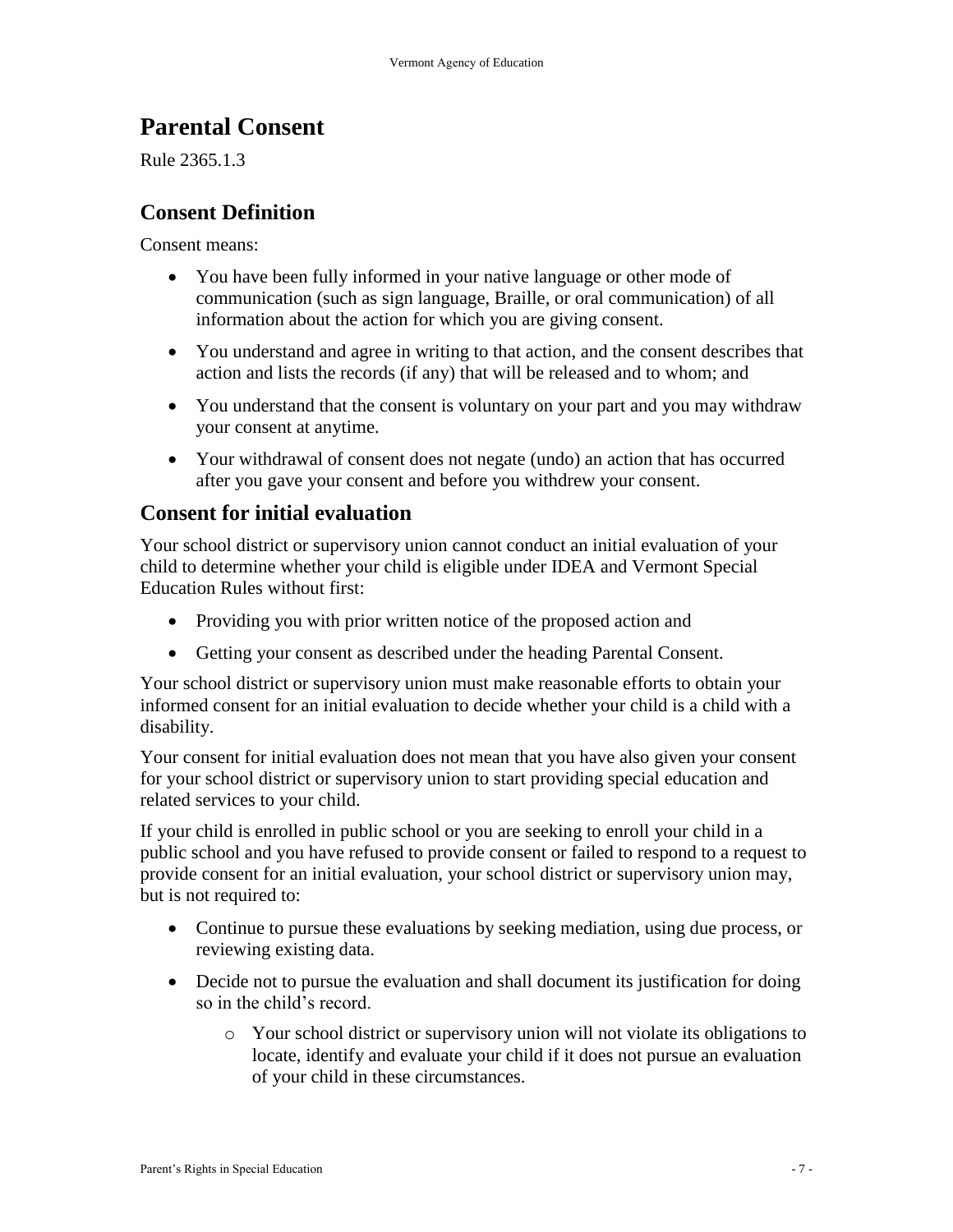#### <span id="page-7-0"></span>**Parental consent for services**

Your school district or supervisory union must get or make reasonable efforts to get your informed consent before providing special education and related services to your child for the first time.

If you do not respond to a request to provide your consent for your child to receive special education and related services for the first time, or if you refuse to give such consent, your school district or supervisory union may not use mediation, due process complaint, resolution meeting, or an impartial due process hearing.

If you refuse to give your consent for your child to receive special education and related services for the first time, or if you do not respond to a request to provide such consent and your school district or supervisory union does not provide your child with the special education and related services for which it sought your consent, your school district or supervisory union:

- Is not in violation of the requirement to make a free appropriate public education (FAPE) available to your child for its failure to provide those services to your child; and
- Is not required to have an individualized education program (IEP) meeting or develop an IEP for your child for the special education and related services for which your consent was requested.

#### <span id="page-7-1"></span>**Revocation of Parental consent for services**

You have the right to revoke your consent for special education services at any time before or after those services begin.

If you do so, your school district or supervisory union may not request mediation or a due process hearing.

As well, your child will not be protected in regards to discipline under special education rules.

If you revoke consent, your child may still be protected from discrimination under Section 504.

You may request that the school consider what accommodations your child may be eligible for under Section 504.

#### <span id="page-7-2"></span>**Parental consent for reevaluations**

Your school district or supervisory union must get your informed consent before it reevaluates your child, unless your school district or supervisory union can demonstrate that:

- It took reasonable steps to obtain your consent for your child's reevaluation; and
- You did not respond.

If your child is enrolled in public school or you are seeking to enroll your child in a public school and you have refused to provide consent or failed to respond to a request to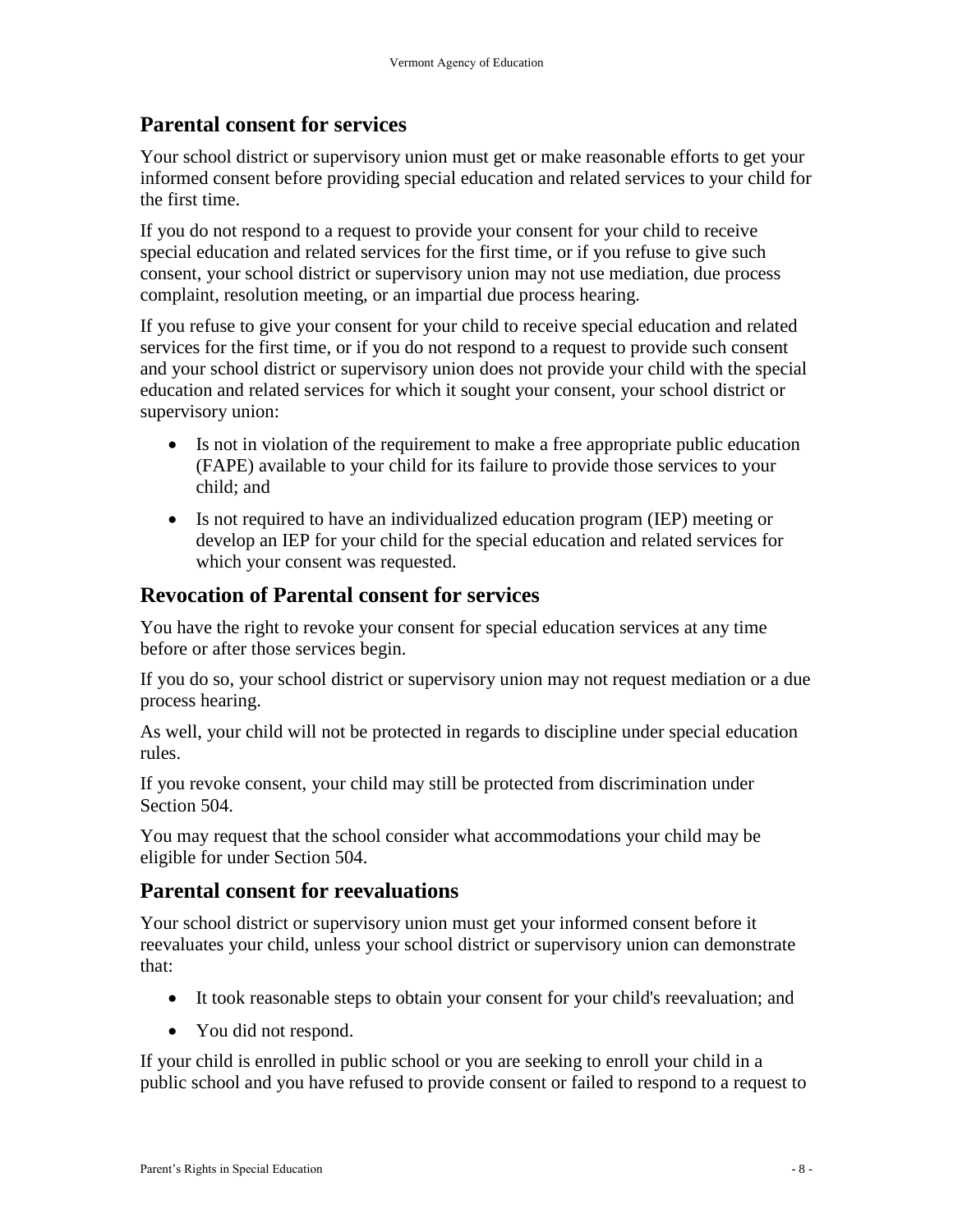provide consent for an initial evaluation, your school district or supervisory union may, but is not required to:

- Continue to pursue these evaluations by seeking mediation, using due process, or reviewing existing data.
- Decide not to pursue the evaluation and shall document its justification for doing so in the child's record.

Your school district or supervisory union will not violate its obligations to locate, identify and evaluate your child if it does not pursue an evaluation of your child in these circumstances.

### <span id="page-8-0"></span>**Documentation of reasonable efforts to get parental consent**

Your school must maintain documentation of making reasonable efforts to get your parental consent for initial evaluations, to provide special education and related services for the first time, to reevaluate and to locate parents of wards of the State for initial evaluations. The documentation must include a record of your school district or supervisory union's attempts in these areas, such as:

- Detailed records of telephone calls made or attempted and the results of those calls;
- Copies of correspondence sent to you and any responses received; and
- Detailed records of visits made to your home or place of employment and the results of those visits.

### <span id="page-8-1"></span>**Other consent requirements**

Your consent is not required before your school district or supervisory union may:

- Review existing data as part of your child's evaluation or a reevaluation; or
- Give your child a test or other evaluation that is given to all children unless, before that test or evaluation, consent is required from the parents of all children.

Your school district or supervisory union may not use your refusal to consent to one service or activity to deny you or your child any other service, benefit, or activity.

If you:

- have enrolled your child in an independent school at your own expense, or
- are home schooling your child, and
- do not provide your consent for your child's initial evaluation or your child's reevaluation, or
- do not respond to a request to provide your consent,

Your school district or supervisory union may not use mediation, due process complaint, resolution meeting, or an impartial due process hearing to force your consent and is not required to consider your child as eligible to receive equitable services (services made available to parentally-placed independent school children with disabilities.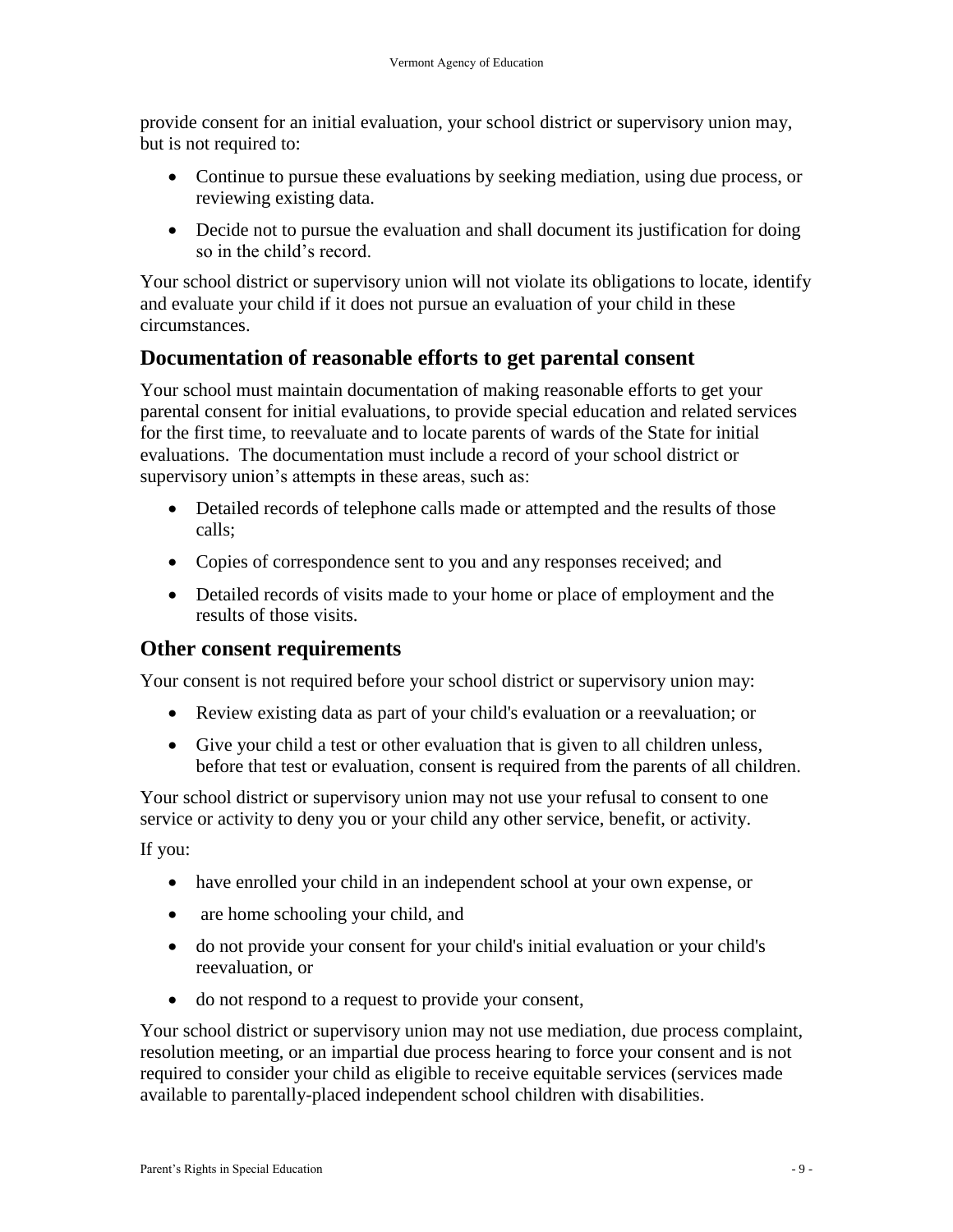## <span id="page-9-0"></span>**Independent Educational Evaluations**

Rule 2362.2.7

### <span id="page-9-1"></span>**Definitions**

As described below, you have the right to obtain an independent educational evaluation (IEE) of your child if you disagree with the evaluation of your child that was conducted by your school district or supervisory union.

If you request an IEE, your school district or supervisory union must provide you with information about where you may get an IEE and about your school district or supervisory union's criteria that apply to IEEs.

Independent educational evaluation means an evaluation conducted by a qualified examiner who is not employed by your school district or supervisory union responsible for the education of your child.

Public expense means that your school district or supervisory union either pays for the full cost of the evaluation or ensures that the evaluation is otherwise provided at no cost to you.

### <span id="page-9-2"></span>**Parent right to evaluation at public expense**

You have the right to an independent educational evaluation of your child at public expense if you disagree with an evaluation of your child obtained by your school district or supervisory union, with the following conditions:

- If you request an independent educational evaluation of your child at public expense, your school district or supervisory union must, without unnecessary delay, either:
	- o Request a hearing to show that its evaluation of your child is appropriate; or
	- o Provide an independent educational evaluation at public expense.
- If your school district or supervisory union requests a hearing and the final decision is that your school district or supervisory union's evaluation of your child is appropriate, you still have the right to an independent educational evaluation, but not at public expense.
- If you request an independent educational evaluation of your child, your school district or supervisory union may ask why you object to the evaluation of your child obtained by your school district or supervisory union.
	- o However, your school district or supervisory union may not require an explanation and may not unreasonably delay either providing the independent educational evaluation of your child at public expense or filing a due process complaint to request a due process hearing to defend your school district or supervisory union's evaluation of your child.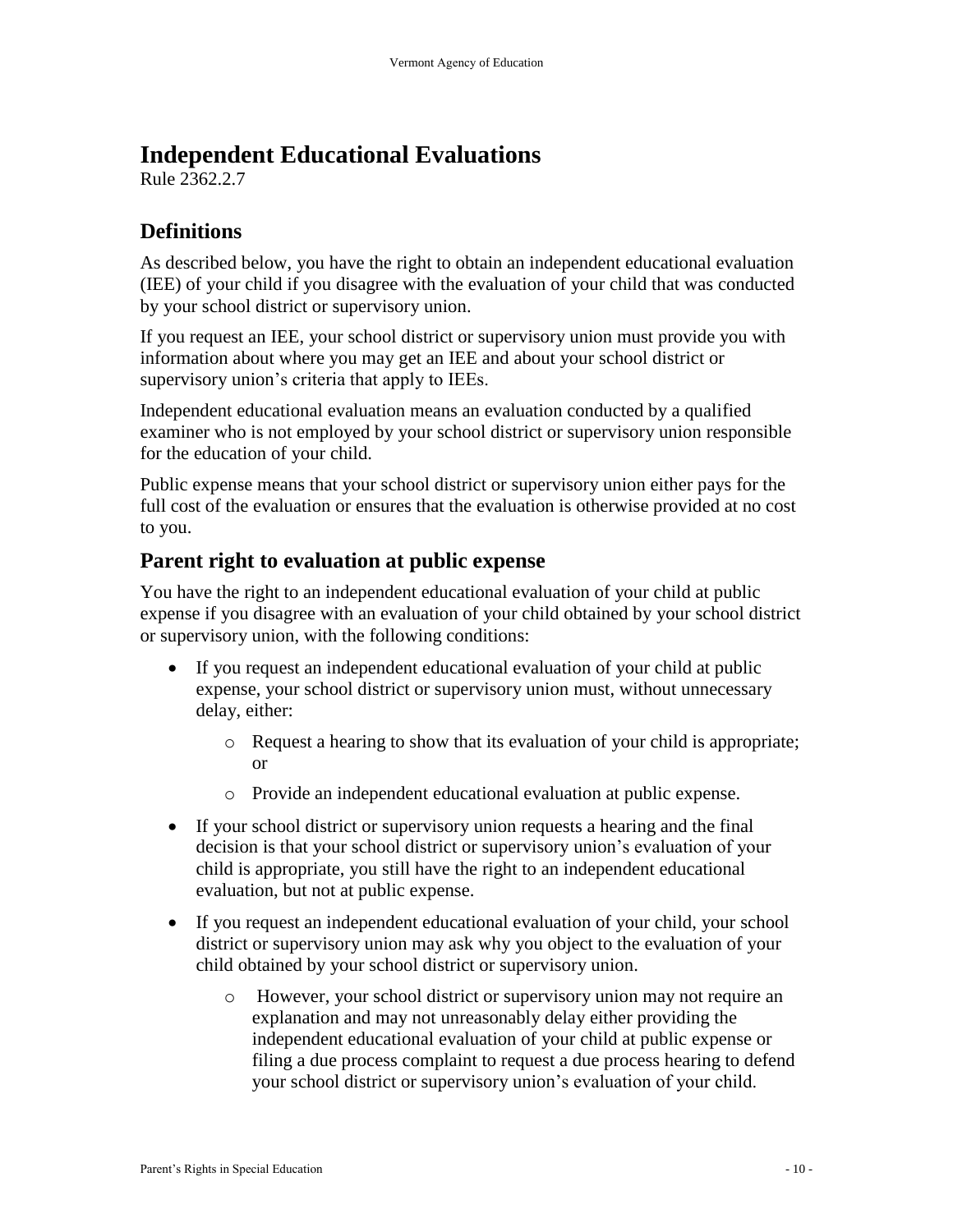You are entitled to only one independent educational evaluation of your child at public expense each time your school district or supervisory union conducts an evaluation of your child with which you disagree.

### <span id="page-10-0"></span>**Parent-initiated evaluations**

If you obtain an independent educational evaluation of your child at public expense or you share with your school district or supervisory union an evaluation of your child that you obtained at private expense:

- Your school district or supervisory union must consider the results of the evaluation of your child, if it meets your school district or supervisory union's criteria for independent educational evaluations, in any decision made with respect to the provision of a free appropriate public education (FAPE) to your child; and
- You or your school district or supervisory union may present the evaluation as evidence at a due process hearing regarding your child.

### <span id="page-10-1"></span>**Requests for evaluations by hearing officers**

If a hearing officer requests an independent educational evaluation of your child as part of a due process hearing, the cost of the evaluation must be at public expense.

### <span id="page-10-2"></span>**School District / Supervisory Union criteria**

If an independent educational evaluation is at public expense, the criteria under which the evaluation is obtained, including the location of the evaluation and the qualifications of the examiner, must be the same as the criteria that your school district or supervisory union uses when it initiates an evaluation.

Except for the criteria described above, a school district or supervisory union may not impose conditions or timelines related to obtaining an independent educational evaluation at public expense.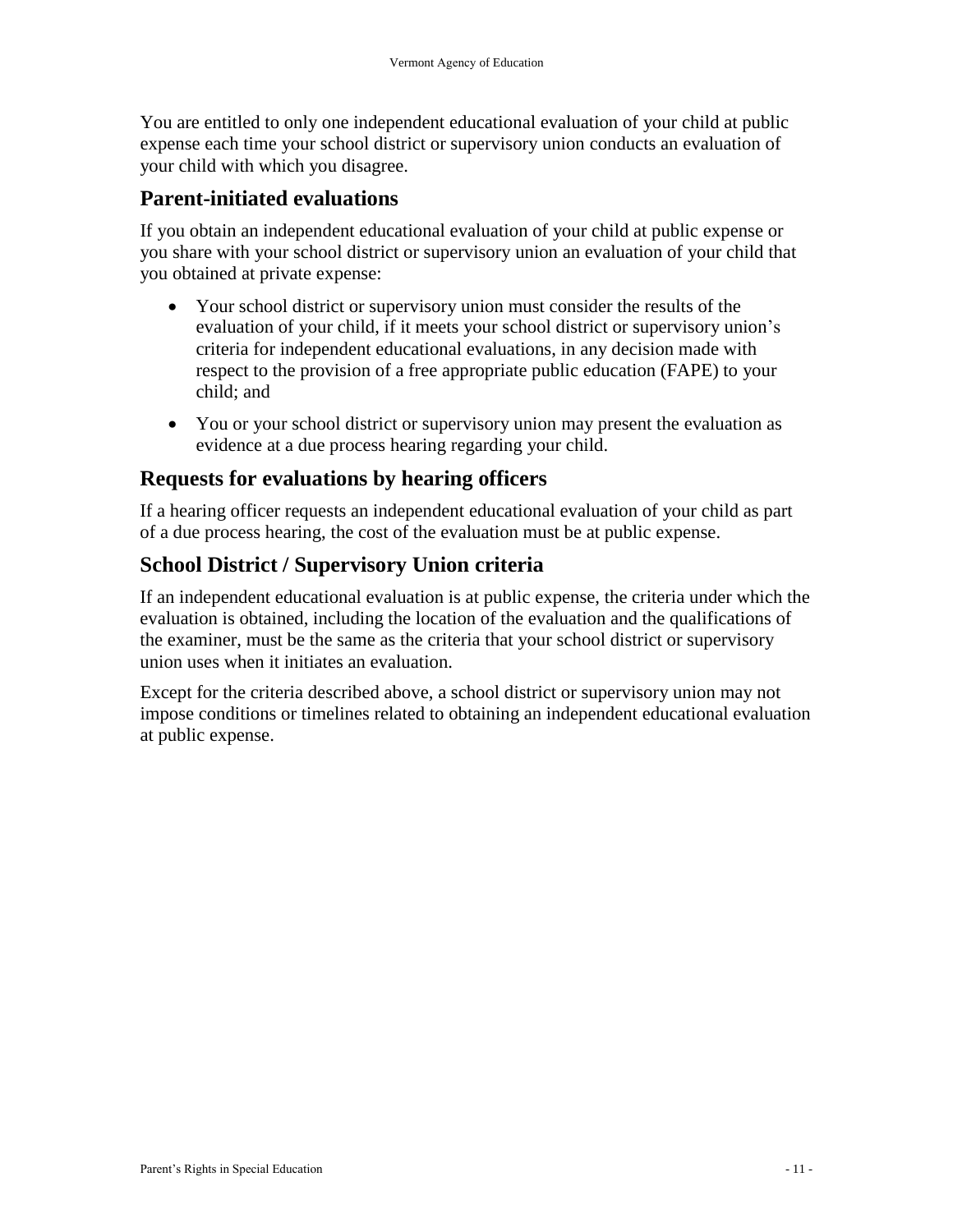# <span id="page-11-0"></span>**Confidentiality of Information and Student Records**

### <span id="page-11-1"></span>**Definitions**

Rule 2365.2

As used under the heading Confidentiality of Information and Student Records:

Destruction means physical destruction or removal of personal identifiers from information so that the information is no longer personally identifiable.

Education records means the type of records covered under the definition of ''education records'' in 34 CFR Part 99 (the regulations implementing the Family Educational Rights and Privacy Act of 1974, 20 U.S.C. 1232g (FERPA)).

School district or supervisory union means any school district or supervisory union, agency or institution that collects, maintains, or uses personally identifiable information, or from which information is obtained, under IDEA and Vermont Special Education Rules.

Personally identifiable means information that has:

- Your child's name, your name as the parent, or the name of another family member;
- Your child's address;
- A personal identifier, such as your child's social security number or student number; or
- A list of personal characteristics or other information that would make it possible to identify your child with reasonable certainty.

### <span id="page-11-2"></span>**Notice to Parents**

Rule 2365.2.1

The Vermont Department of Education must give notice that is adequate to fully inform parents about confidentiality of personally identifiable information, including:

- A description of the extent to which the notice is given in the native languages of the various population groups in the State;
- A description of the children on whom personally identifiable information is maintained, the types of information sought, the methods the State intends to use in gathering the information (including the sources from whom information is gathered), and the uses to be made of the information;
- A summary of the policies and procedures that participating agencies must follow regarding storage, disclosure to third parties, retention, and destruction of personally identifiable information; and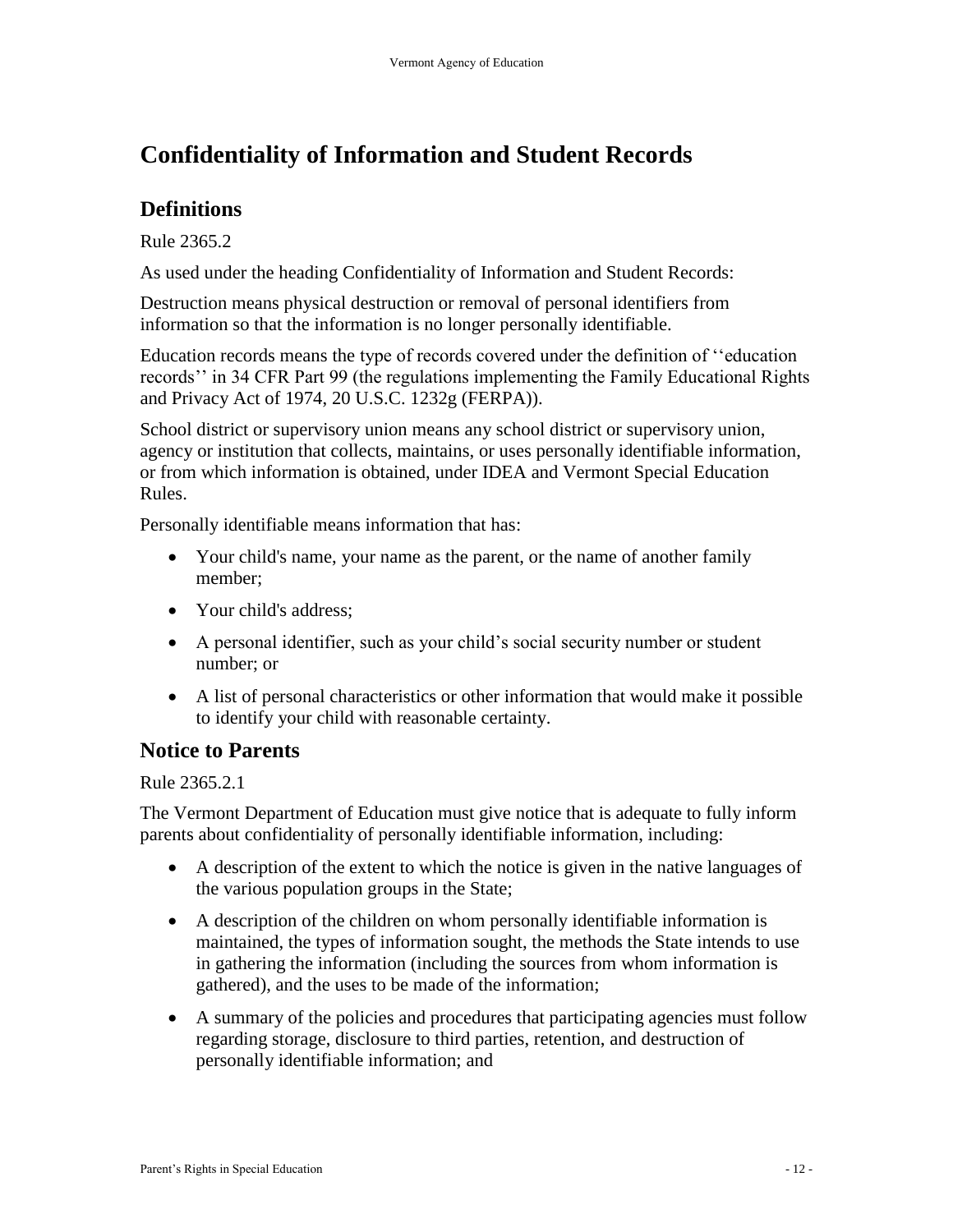A description of all of the rights of parents and children regarding this information, including the rights under the Family Educational Rights and Privacy Act (FERPA) and its implementing regulations in 34 CFR Part 99.

Before any major identification, location, or evaluation activity (also known as "child find"), the notice must be published or announced in newspapers or other media, or both, with circulation adequate to notify parents throughout the State of the activity to locate, identify, and evaluate children in need of special education and related services.

### <span id="page-12-0"></span>**Access Rights to records**

#### Rule 2365.2.2

Your school district or supervisory union must permit you to inspect and review any education records relating to your child that are collected, maintained, or used by your school district or supervisory union under federal and state special education regulations.

Your school district or supervisory union must comply with your request to inspect and review any education records on your child without unnecessary delay and before any meeting regarding an individualized education program (IEP), or any impartial due process hearing (including a resolution meeting or a hearing regarding discipline), and in no case more than 45 calendar days after you have made a request.

Your right to inspect and review education records includes:

- Your right to a response from your school district or supervisory union to your reasonable requests for explanations and interpretations of the records;
- Your right to request that your school district or supervisory union provide copies of the records if you cannot effectively inspect and review the records unless you receive those copies; and
- Your right to have your representative inspect and review the records.
- Your school district or supervisory union may presume that you have authority to inspect and review records relating to your child unless advised that you do not have the authority under applicable State law governing such matters as guardianship, separation and/or divorce.

### <span id="page-12-1"></span>**Record of Access**

#### Rule 2365.2.3

Your school district or supervisory union must keep a record of parties obtaining access to education records collected, maintained, or used under federal and state special education regulations (except access by parents and authorized employees of your school district or supervisory union), including the name of the party, the date access was given, and the purpose for which the party is authorized to use the records.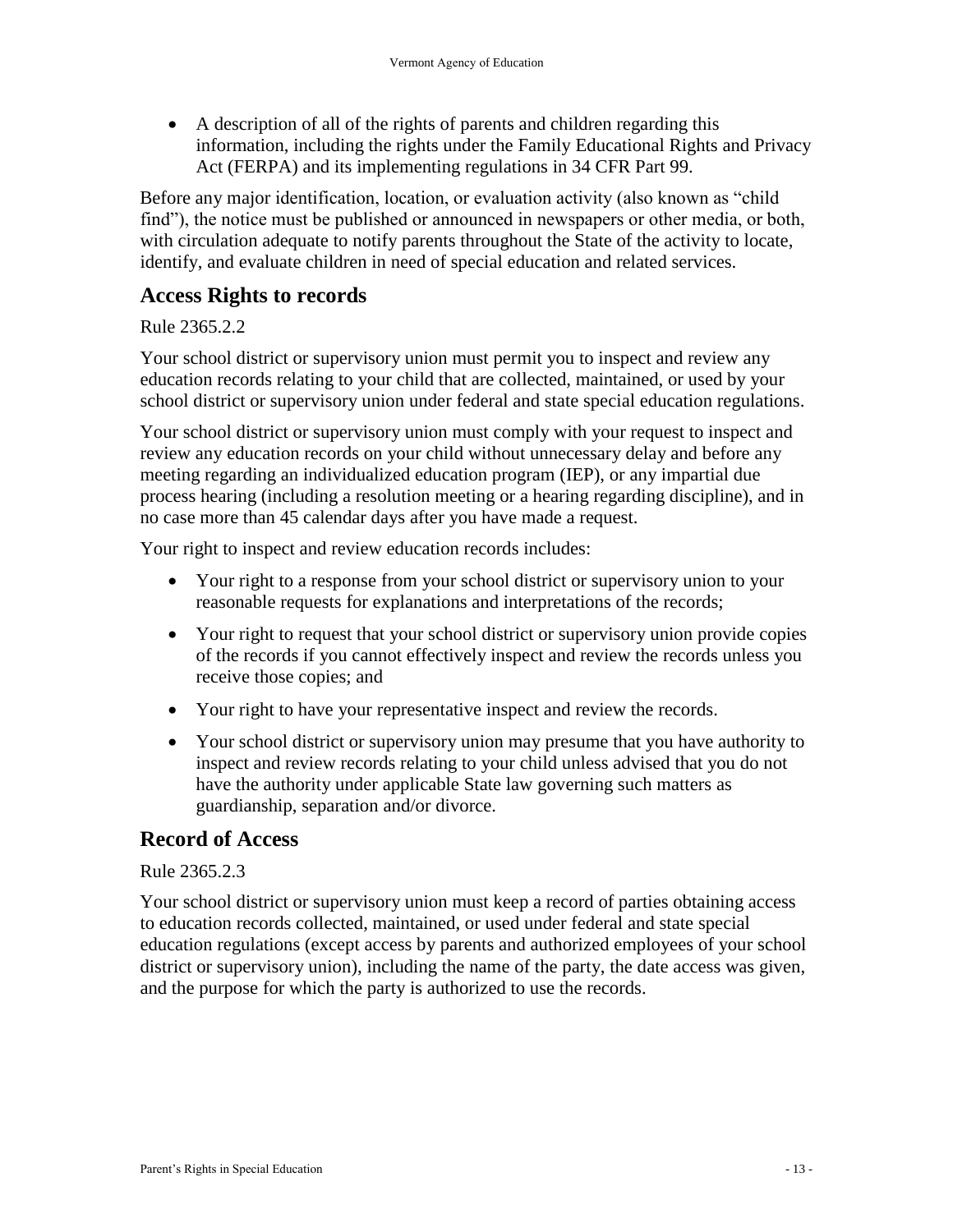### <span id="page-13-0"></span>**Records on More Than One Child**

Rule 2365.2.4

If any education record includes information on more than one child, you have the right to inspect and review only the information relating to your child or to be informed of that specific information.

### <span id="page-13-1"></span>**List of Types and Locations of Information**

Rule 2365.2.5

Upon request, your school district or supervisory union must provide you with a list of the types and locations of education records collected, maintained, or used by the agency.

#### <span id="page-13-2"></span>**Fees**

Rule 2365.2.6

Your school district or supervisory union may charge a fee for copies of records that are made for you under federal and state special education regulations, if the fee does not effectively prevent you from exercising your right to inspect and review those records.

Your school district or supervisory union may not charge a fee to search for or to retrieve information under federal and state special education regulations.

### <span id="page-13-3"></span>**Amendment of Records at Parents' Request**

Rule 2365.2.7

If you believe that information in the education records regarding your child collected, maintained, or used under federal and state special education regulations is inaccurate, misleading, or violates the privacy or other rights of your child, you may request your school district or supervisory union that maintains the information to change the information.

Your school district or supervisory union must decide whether to change the information in accordance with your request within a reasonable period of time of receipt of your request.

If your school district or supervisory union refuses to change the information in accordance with your request, it must inform you of the refusal and advise you of the right to a hearing for this purpose as described under the heading Opportunity For a Hearing.

### <span id="page-13-4"></span>**Opportunity for a Hearing**

Rule 2365.2.8

Your school district or supervisory union must, upon request, provide you an opportunity for a hearing to challenge information in education records regarding your child to ensure that it is not inaccurate, misleading, or otherwise in violation of the privacy or other rights of your child.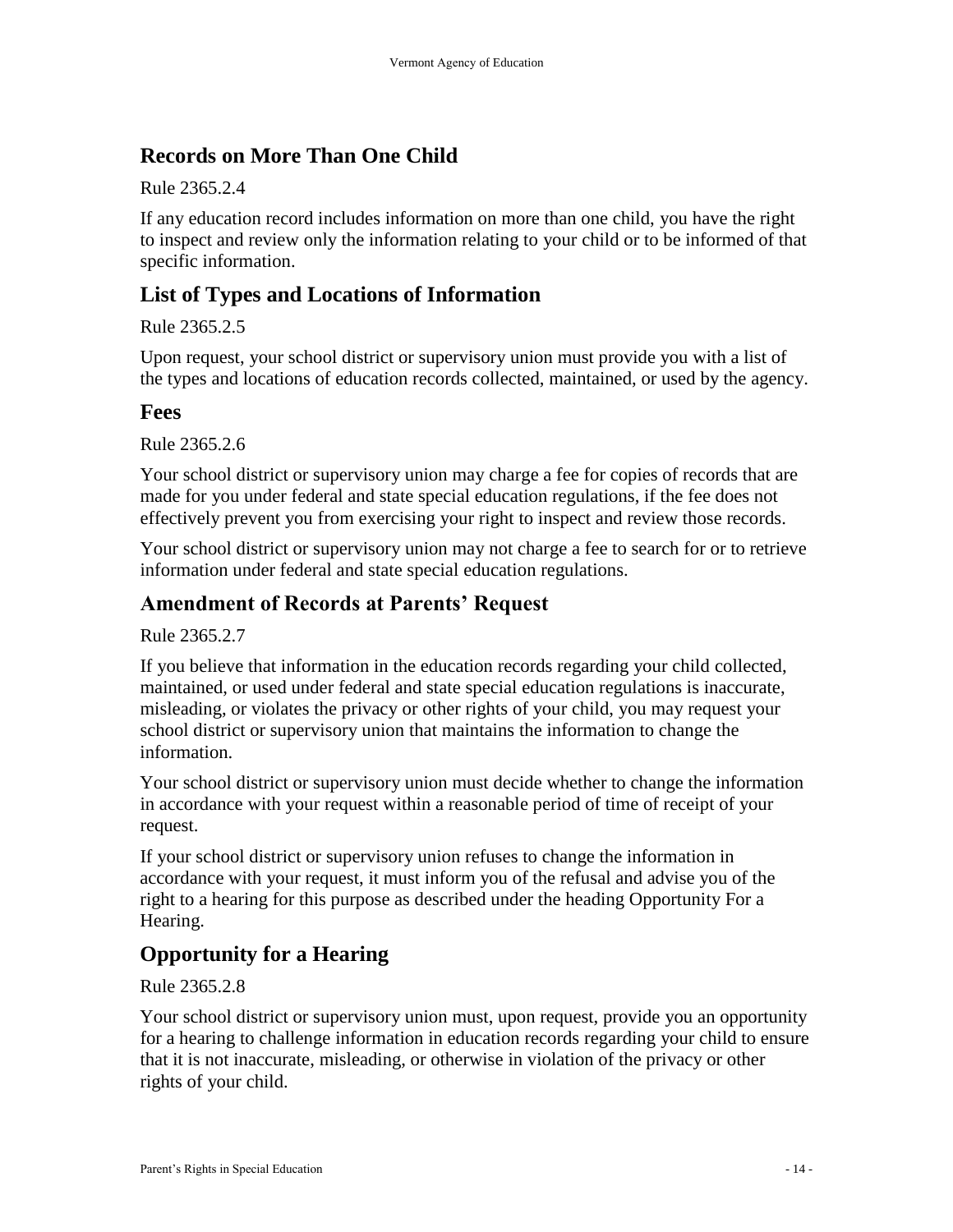A hearing to challenge information in education records must be conducted according to the procedures for such hearings under the Family Educational Rights and Privacy Act (FERPA).

### <span id="page-14-0"></span>**Result of Hearing**

Rule 2365.2.9

If, as a result of the hearing, your school district or supervisory union decides that the information is inaccurate, misleading or otherwise in violation of the privacy or other rights of the child, it must change the information accordingly and inform you in writing.

If, as a result of the hearing, your school district or supervisory union decides that the information is not inaccurate, misleading, or otherwise in violation of the privacy or other rights of your child, it must inform you of your right to place in the records that it maintains on your child a statement commenting on the information or providing any reasons you disagree with the decision of you school district or supervisory union.

Such an explanation placed in the records of your child must:

- Be maintained by your school district or supervisory union as part of the records of your child as long as the record or contested portion is maintained by your school district or supervisory union; and
- If your school district or supervisory union discloses the records of your child or the challenged portion to any party, the explanation must also be disclosed to that party.

### <span id="page-14-1"></span>**Consent for Disclosure of Personally Identifiable Information**

Rule 2365.2.11

With the exception of disclosures permitted to law enforcement and judicial authorities for which parental consent is not required by FERPA, your consent must be obtained before personally identifiable information is disclosed to parties other than officials of participating agencies. Except under the circumstances specified below, your consent is not required before personally identifiable information is released to officials of participating agencies for purposes of meeting a requirement of federal and state special education regulations.

Your consent, or consent of an eligible child who has reached the age of majority under State law, must be obtained before personally identifiable information is released to officials of participating agencies providing or paying for transition services.

If your child is in, or is going to go to, a independent school that is not located in the same school district or supervisory union you reside in, your consent must be obtained before any personally identifiable information about your child is released between officials in your school district or supervisory union where the independent school is located and officials in your school district or supervisory union where you reside.

### <span id="page-14-2"></span>**Safeguards**

Rule 2365.2.12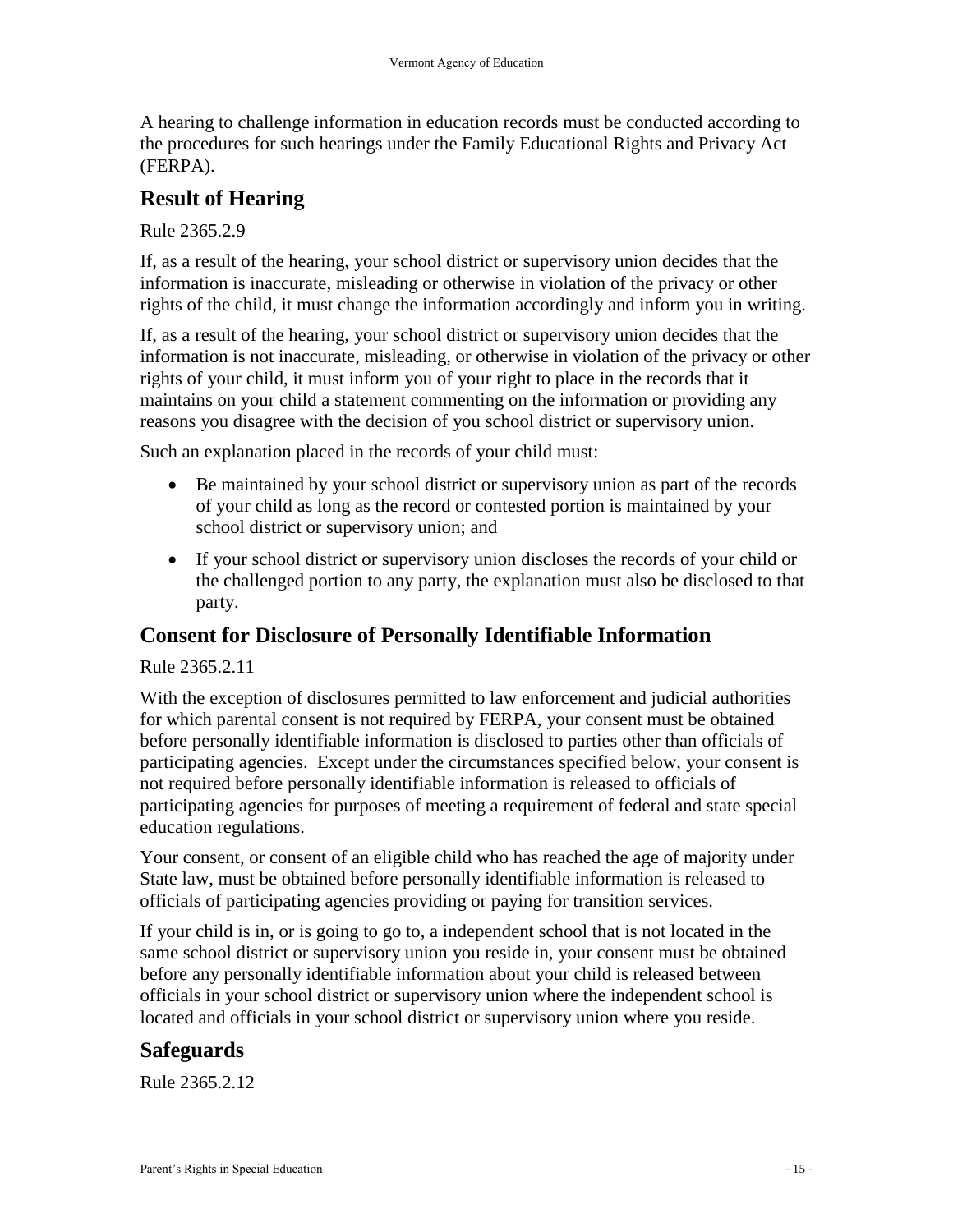Your school district or supervisory union must protect the confidentiality of personally identifiable information at collection, storage, disclosure, and destruction stages.

One official at your school district or supervisory union must assume responsibility for ensuring the confidentiality of any personally identifiable information.

Your school district or supervisory union must have policies or procedures to ensure that all persons collecting or using personally identifiable information receive training or instruction regarding Vermont's policies and procedures under this rule and 34 CFR Part 99.

Your school district or supervisory union must maintain, for public inspection, a current listing of the names and positions of those employees within the agency who may have access to personally identifiable information.

### <span id="page-15-0"></span>**Destruction of Information**

Rule 2365.2.13

Your school district or supervisory union must inform you when personally identifiable information collected, maintained, or used is no longer needed to provide educational services to your child.

The information must be destroyed at your request. However, a permanent record of your child's name, address, and phone number, his or her grades, attendance record, classes attended, grade level completed, and year completed may be maintained without time limitation.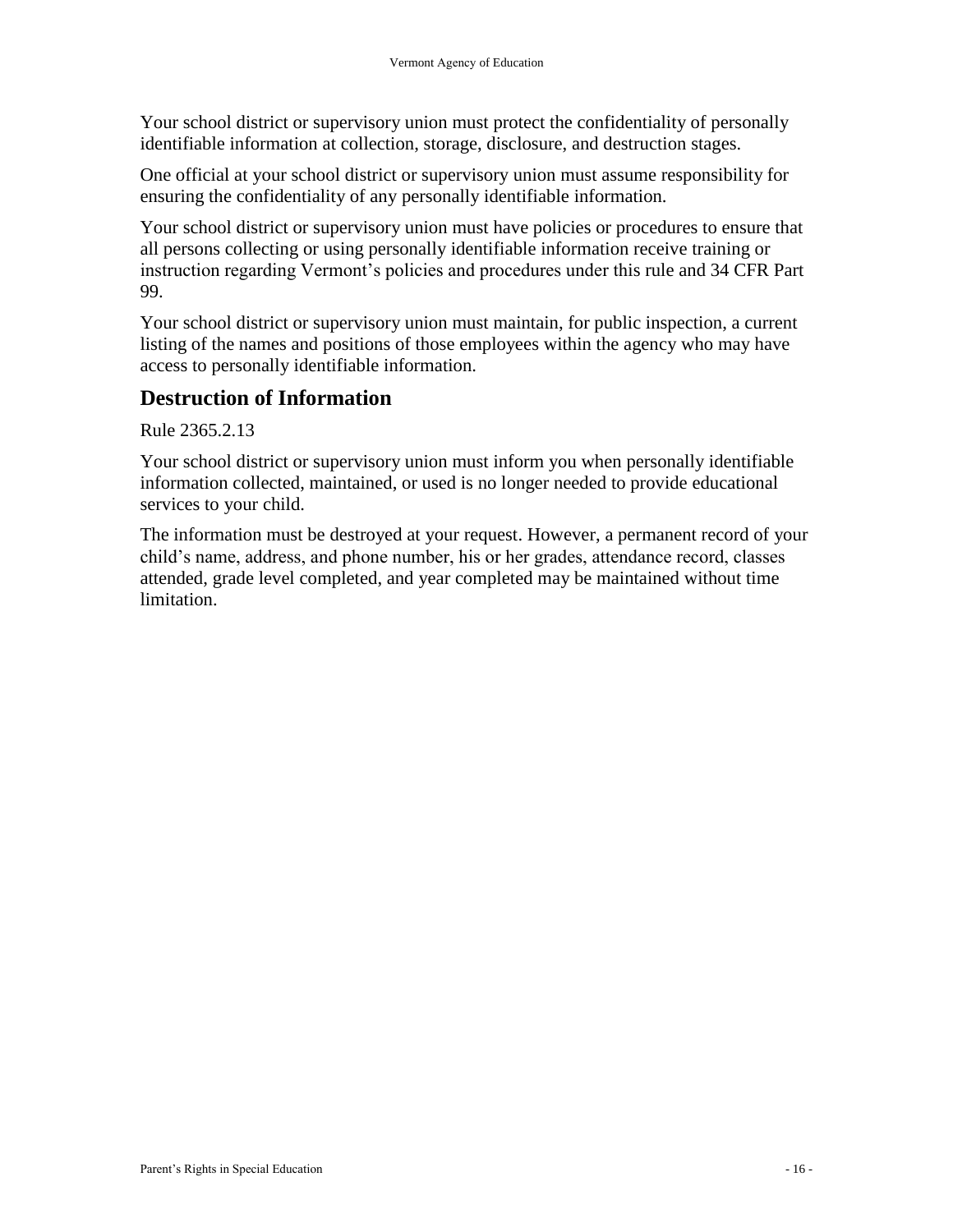# <span id="page-16-0"></span>**Administrative Complaint Procedures**

### <span id="page-16-1"></span>**Difference between Due Process Hearing Complaint and Administrative Complaint Procedures**

The Vermont Special Education rules set forth separate procedures for administrative complaints and for due process complaints and hearings. As explained below, any individual or organization may file an administrative complaint alleging a violation of any IDEA and Vermont Special Education Rules requirement by a school district or supervisory union, the Vermont Department of Education, or any other public agency.

Only you or a school district or supervisory union may file a due process complaint on any matter relating to a proposal or a refusal to initiate or change the identification, evaluation or educational placement of a child with a disability, or the provision of a free appropriate public education (FAPE) to the child. While the Commissioner of the Vermont Department of Education generally must resolve a State complaint within a 60 calendar-day timeline, unless the timeline is properly extended, an impartial due process hearing officer must hear a due process complaint (if not resolved through a resolution meeting or through mediation) and issue a written decision within 45-calendar-days after the end of the resolution period, as described in this document under the heading Resolution Process, unless the hearing officer grants a specific extension of the timeline at your request or your school district or supervisory union's request. The administrative complaint and due process complaint, resolution and hearing procedures are described more fully below.

### <span id="page-16-2"></span>**Administrative Complaint Procedures**

#### Rule 2365.1.5

Any person or organization alleging that a school district or supervisory union or public agency has acted contrary to the requirements of IDEA and Vermont Special Education Rules may file a signed written complaint with the Commissioner of Education and forward a copy of the complaint to your school district or supervisory union or public agency serving the child at the same time.

The complaint must include--

- A statement that a public agency has violated a requirement of IDEA and Vermont Special Education Rules;
- The facts on which the statement is based;
- The signature and contact information for the complainant; and
- If alleging violations against a specific child--
- The name and address of the residence of the child;
- The name of the school the child is attending;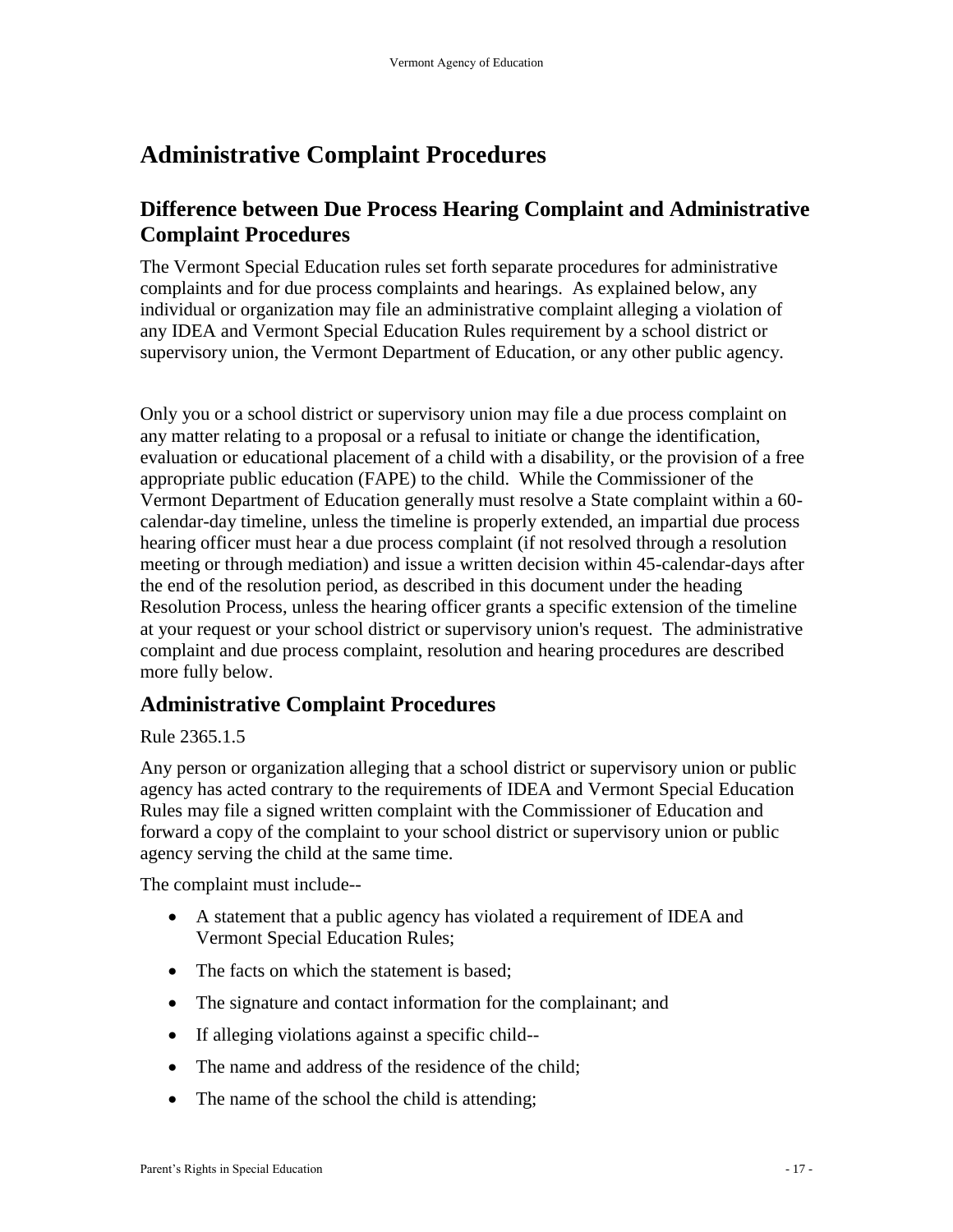- In the case of a homeless child or youth (within the meaning of section  $725(2)$  of the McKinney-Vento Homeless Assistance Act (42 U.S.C. 11434a(2)), available contact information for the child, and the name of the school the child is attending;
- A description of the nature of the problem of the child, including facts relating to the problem; and
- A proposed resolution of the problem to the extent known and available to the party at the time the complaint is filed.

Except for due process complaints covered under Rule 2365.1.6, the complaint must allege a violation that occurred not more than one year prior to the date that the complaint is received.

Upon receipt of a complaint, the Commissioner shall appoint a complaint investigator to conduct an investigation. The complaint investigator shall examine evidence presented on behalf of the complainant and on behalf of your school district or supervisory union. At the discretion of the complaint investigator, the complaint may be investigated by way of a document review, meeting, hearing, on-site investigation, or any combination thereof. A complaint investigator may give the complainant the opportunity to submit additional information, either orally or in writing, about the allegations in the complaint. A complaint investigator may also give the public agency the opportunity to respond with a proposal to resolve the complaint, or, with your consent, an opportunity to engage you in mediation or alternative means of dispute resolution.

If a hearing is scheduled, the complaint investigator shall have the powers and duties set forth below:

- Conduct pre-hearing conferences;
- Conduct any hearings that may be required;
- Prepare proposed findings of facts and conclusions of law for a decision by the hearing authority; and
- Any other powers and duties set forth in State Board of Education Rule 1236.1.

No later than sixty days after receipt of the complaint, the Commissioner shall issue a written decision. This time limit may be extended only if exceptional circumstances exist with respect to a particular complaint.

When a complaint investigation determines that there has been a failure to provide appropriate services, the investigation report shall address how to remediate the denial of those services, including, as appropriate, the awarding of monetary reimbursement or other corrective action appropriate to the needs of the child, as well as appropriate future provision of services for all children with disabilities.

If a written complaint is received that is also the subject of a due process hearing, or contains multiple issues, of which one or more are part of that hearing, the investigation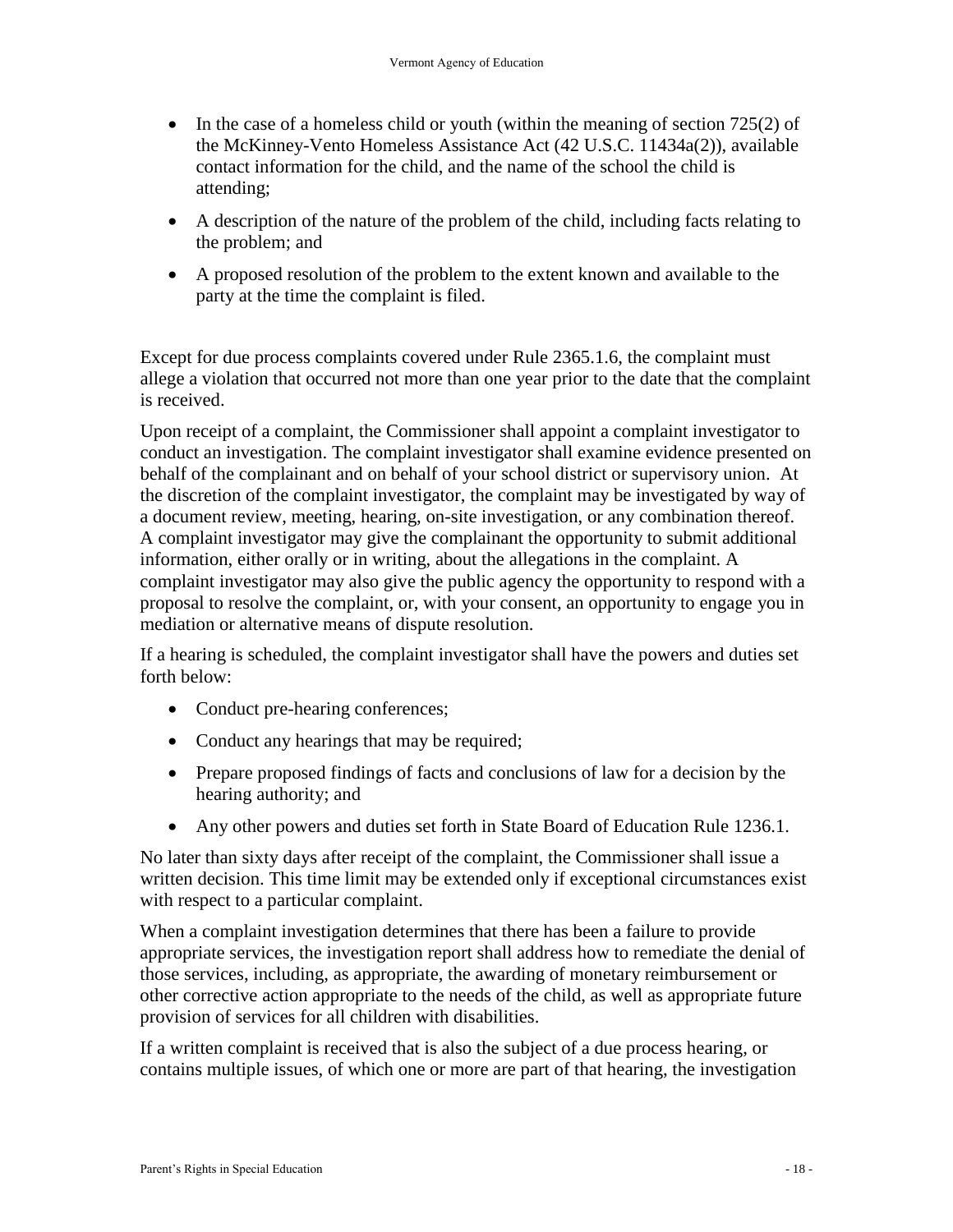shall set aside any part of the complaint that is being addressed in the due process hearing until the conclusion of the hearing.

However, any issue in the complaint that is not a part of the due process action shall be resolved using the time limit and procedures described above.

If an issue is raised in a complaint that has previously been decided in a due process hearing involving the same parties, the hearing decision is binding and the complainant shall be informed to that effect.

A complaint may also be filed regarding provision of Part C of the IDEA. Investigation of a Part C complaint shall be completed in coordination with the Agency of Human Services, Department of Health, Child Development Division. A written complaint should be sent to the Director of the Family, Infant, and Toddler Program at 103 S. Main Street, Waterbury, Vermont 05671-0204.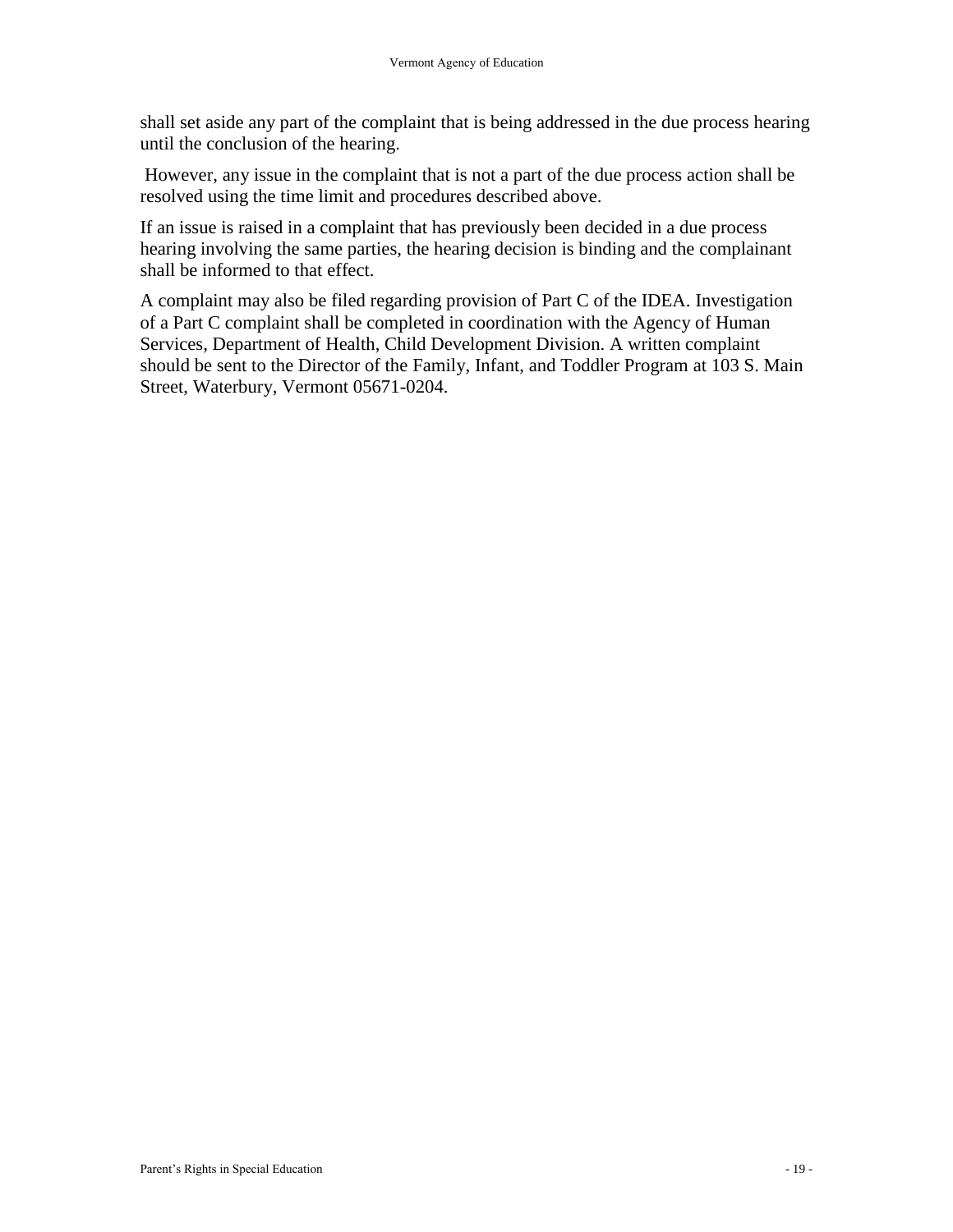# <span id="page-19-0"></span>**Due Process Complaint Procedures**

### <span id="page-19-1"></span>**Due Process Complaint**

Rule 2365.1.6

#### <span id="page-19-2"></span>**General**

You or your school district or supervisory union may file a due process complaint on any matter relating to a proposal or a refusal to initiate or change the identification, evaluation or educational placement of your child, or the provision of a free appropriate public education (FAPE) to your child.

The due process complaint must allege a violation that happened not more than two years before you or your school district or supervisory union knew or should have known about the alleged action that forms the basis of the due process complaint. Except, if you have unilaterally placed your child in an independent school and are seeking reimbursement, the due process complaint must be filed within 90 days of the placement.

The above timeline does not apply to you if you could not file a due process complaint within the timeline because:

- Your school district or supervisory union specifically misrepresented that it had resolved the issues identified in the complaint; or
- Your school district or supervisory union withheld information from you that it was required to provide you under IDEA and Vermont Special Education Rules.

#### <span id="page-19-3"></span>**Information for parents**

Your school district or supervisory union must inform you of any free or low-cost legal and other relevant services available in the area if you request the information, or if you or your school district or supervisory union file a due process complaint.

### <span id="page-19-4"></span>**Initiation of Due Process Hearing**

Rule 2365.1.6.2 – 2365.1.6.6

#### <span id="page-19-5"></span>**General**

In order to request a hearing, you or your school district or supervisory union (or your attorney or your school district or supervisory union's attorney) must submit a due process complaint to the other party. That complaint must contain all of the content listed below and must be kept confidential.

You or your school district or supervisory union, whichever one filed the complaint, must also provide the Vermont Department of Education with a copy of the complaint using a form provided by the Commissioner.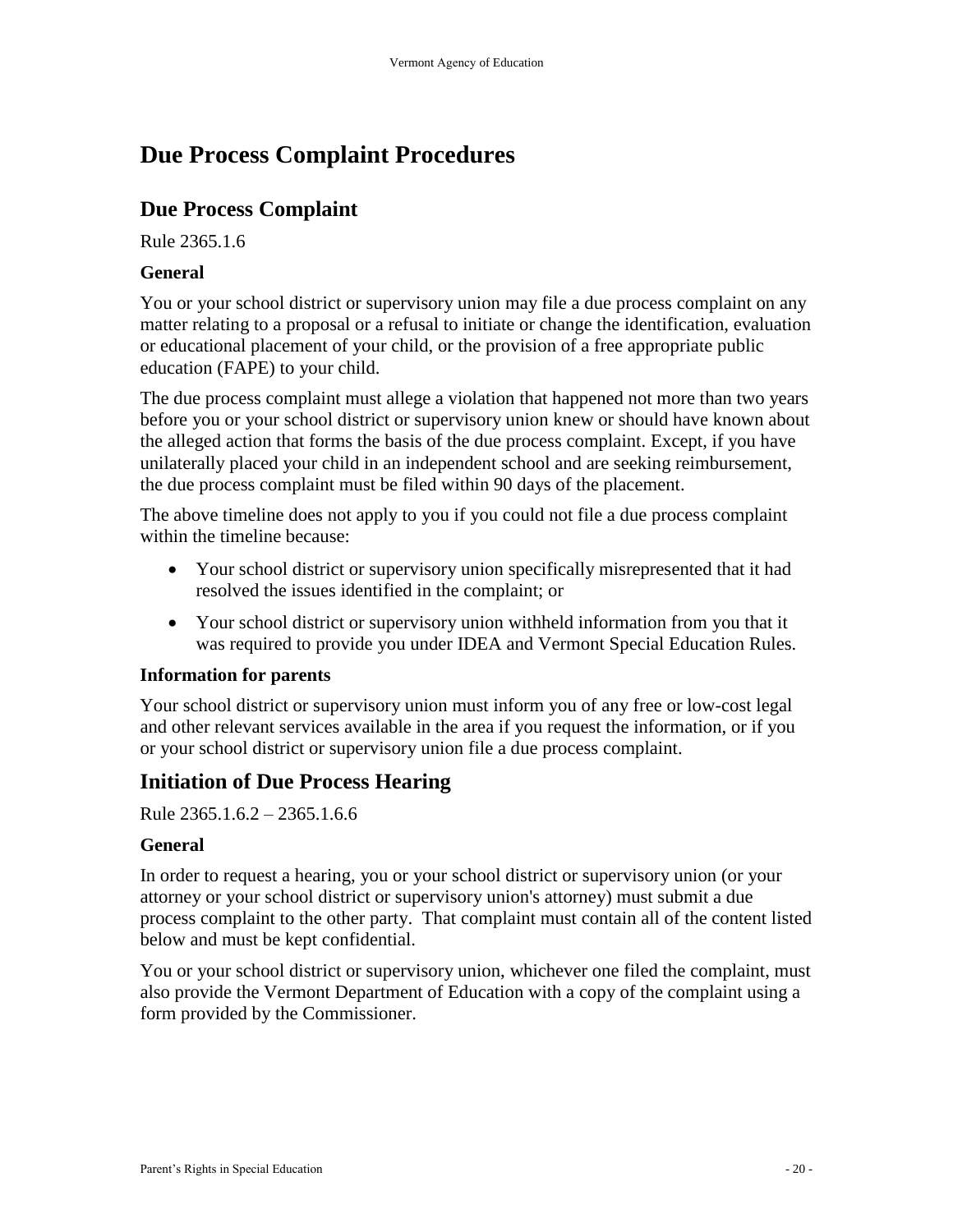#### <span id="page-20-0"></span>**Content of the complaint**

The due process complaint must include:

- The name of the child:
- The address of the child's residence;
- The name of the child's school;
- If the child is a homeless child or youth, the child's contact information and the name of the child's school;
- A description of the nature of the problem of the child relating to the proposed or refused action, including facts relating to the problem; and
- A proposed resolution of the problem to the extent known and available to you or your school district or supervisory union at the time.

#### <span id="page-20-1"></span>**Notice required before a hearing on a due process complaint**

You or your school district or supervisory union may not have a due process hearing until you or your school district or supervisory union (or your attorney or your school district or supervisory union's attorney), files a due process complaint that includes the information listed above.

#### <span id="page-20-2"></span>**Sufficiency of complaint**

In order for a due process complaint to go forward, it must be considered sufficient. The due process complaint will be considered sufficient (to have met the content requirements above) unless the party receiving the due process complaint (you or your school district or supervisory union) notifies the hearing officer and the other party in writing, within 15 calendar days of receiving the complaint, that the receiving party believes that the due process complaint does not meet the requirements listed above.

Within five calendar days of receiving the notification that the receiving party (you or your school district or supervisory union) considers a due process complaint insufficient, the hearing officer must decide if the due process complaint meets the requirements listed above, and notify you and your school district or supervisory union in writing immediately.

#### <span id="page-20-3"></span>**Complaint amendment**

You or your school district or supervisory union may make changes to the complaint only if:

- The other party approves of the changes in writing and is given the chance to resolve the due process complaint through a resolution meeting, described below; or
- By no later than five days before the due process hearing begins, the hearing officer grants permission for the changes.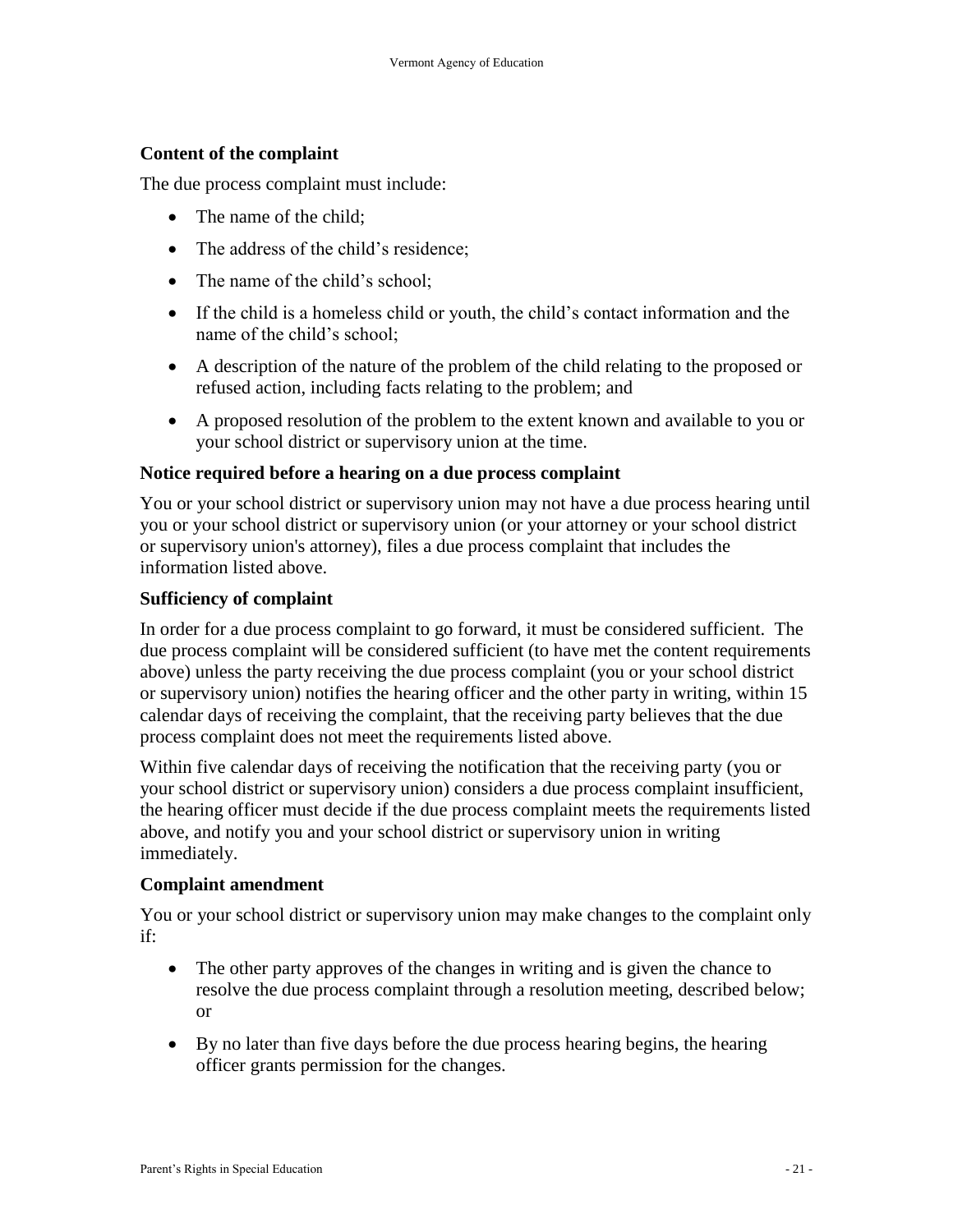If the complaining party (you or your school district or supervisory union) makes changes to the due process complaint, the timelines for the resolution meeting (within 15 calendar days of receiving the complaint) and the time period for resolution (within 30 calendar days of receiving the complaint) start again on the date the amended complaint is filed.

#### <span id="page-21-0"></span>**School District or supervisory union response to a due process complaint**

If your school district or supervisory union has not sent a prior written notice to you, as described under the heading Prior Written Notice, regarding the subject matter contained in your due process complaint, your school district or supervisory union must, within 10 calendar days of receiving the due process complaint, send to you a response that includes:

- 1. An explanation of why your school district or supervisory union proposed or refused to take the action raised in the due process complaint;
- 2. A description of other options that your child's individualized education program (IEP) Team considered and the reasons why those options were rejected;
- 3. A description of each evaluation procedure, assessment, record, or report your school district or supervisory union used as the basis for the proposed or refused action; and
- 4. A description of the other factors that are relevant to your school district or supervisory union's proposed or refused action.

Providing the information in items 1-4 above does not prevent your school district or supervisory union from asserting that your due process complaint was insufficient.

#### <span id="page-21-1"></span>**Other party response to a due process complaint**

Except as stated under the sub-heading immediately above, school district or supervisory union response to a due process complaint, the party receiving a due process complaint must, within 10 calendar days of receiving the complaint, send the other party a response that specifically addresses the issues in the complaint.

### <span id="page-21-2"></span>**Mediation**

Rule 2365.1.4

#### <span id="page-21-3"></span>**General**

A mediation process administered by the Commissioner is available to parents of students with disabilities, school district or supervisory unions and other public agencies with a special education dispute, including matters arising prior to the filing of a due process complaint.

#### <span id="page-21-4"></span>**Requirements**

The procedures must ensure that the mediation process:

- Is voluntary on your part and your school district or supervisory union's part;
- Is not used to deny or delay your right to a due process hearing, or to deny any other rights you have under IDEA and Vermont Special Education Rules; and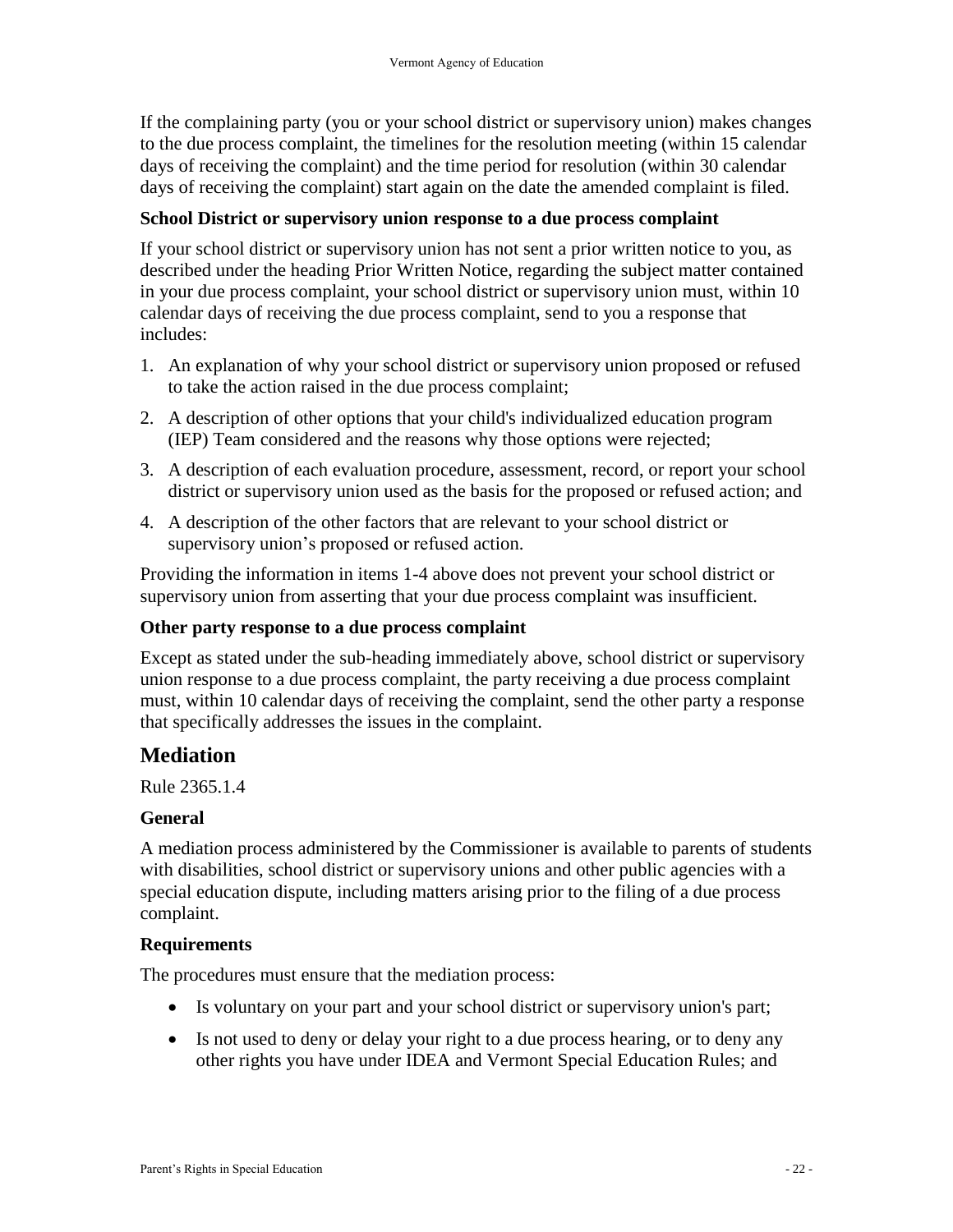Is conducted by a qualified and impartial mediator who is trained in effective mediation techniques.

The Department of Education has a list of people who are qualified and impartial mediators and know the laws and regulations relating to the provision of special education and related services.

The Department of Education is responsible for the cost of the mediation process, including the costs of meetings.

Each meeting in the mediation process must be scheduled in a timely manner and held at a place that is convenient for you and your school district or supervisory union.

If you and your school district or supervisory union resolve a dispute through the mediation process, both parties must enter into a legally binding agreement that sets forth the resolution and that:

- States that all discussions that happened during the mediation process will remain confidential and may not be used as evidence in any subsequent due process hearing or civil proceeding; and
- Is signed by both you and a representative of your school district or supervisory union who has the authority to bind your school district or supervisory union.

A written, signed mediation agreement is enforceable in any State court of competent jurisdiction (a court that has the authority under State law to hear this type of case) or in a district court of the United States.

Discussions that happened during the mediation process must be confidential. They cannot be used as evidence in any future due process hearing or civil proceeding of any Federal court or State court of a State receiving assistance under IDEA and Vermont Special Education Rules.

Written requests for mediation shall be submitted to the Vermont Department of Education, Special Education Mediation Service (VDE-SEMS), 120 State Street, Montpelier, Vermont 05620-2501.

Upon receipt of such request, the Department will send you the Parents' Rights in Special Education Notice and will send its mediation procedures to all parties to the mediation.

The agreement to mediate shall be in writing on a form approved by the Commissioner and signed by all parties. If the request cannot be in writing due to special circumstances, such as an inability to communicate in writing, the request may be made through other means of communication.

#### <span id="page-22-0"></span>**Impartiality of mediator**

The mediator:

- May not be an employee of the Vermont Department of Education or your school district or supervisory union that is involved in the education or care of your child; and
- Must not have a personal or professional interest which conflicts with the mediator's objectivity.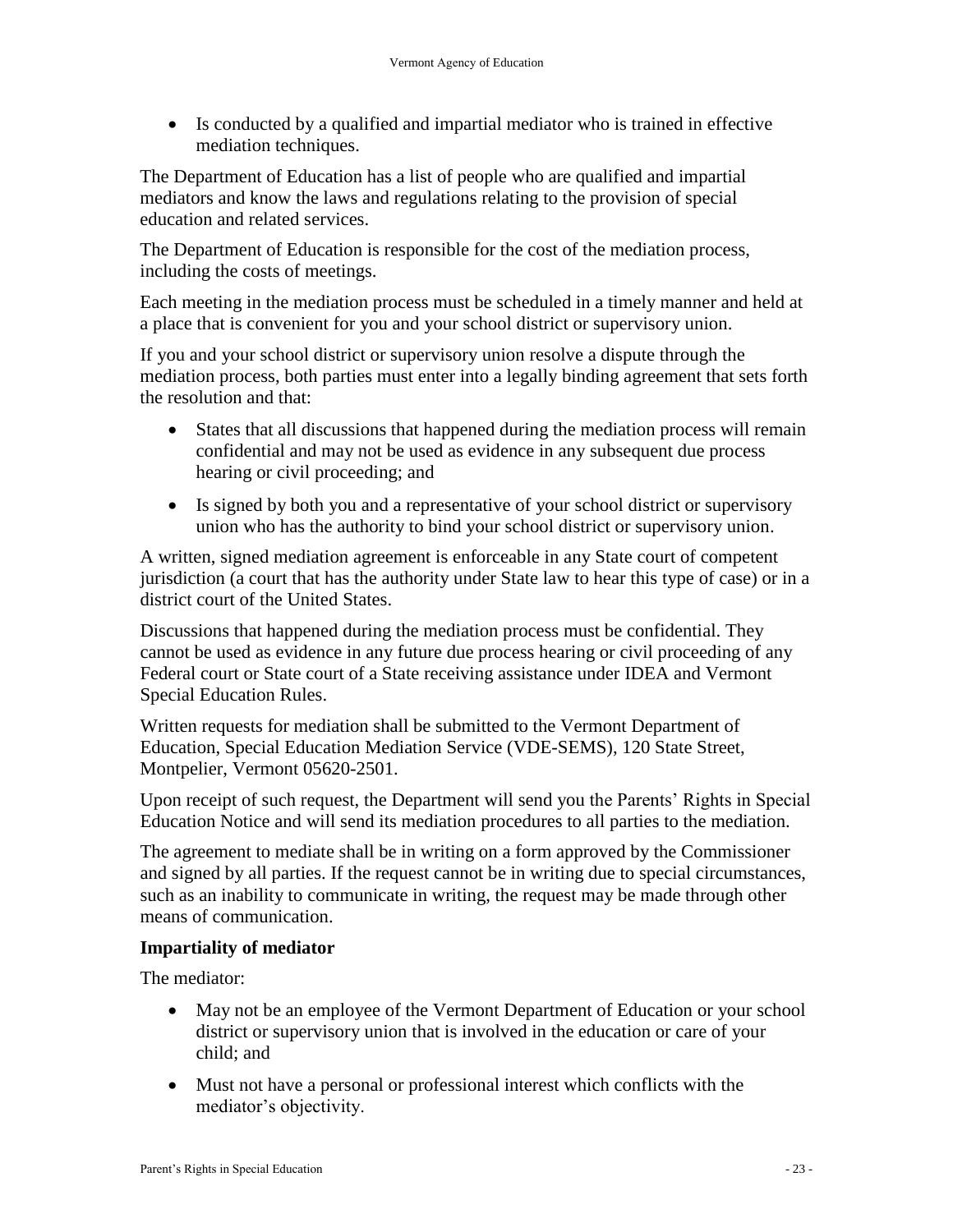A person who otherwise qualifies as a mediator is not an employee of a school district or supervisory union or the Vermont Department of Education solely because he or she is paid by the VTDOE or school district or supervisory union to serve as a mediator.

### <span id="page-23-0"></span>**The Child's Placement While the Due Process Complaint and Hearing Are Pending**

Rule 2365.1.11

Except as provided below under the heading Procedures When Disciplining Children With Disabilities, once a due process complaint is sent to the other party, during the resolution process time period, and while waiting for the decision of any impartial due process hearing or court proceeding, unless you and your school district or supervisory union agree otherwise, your child must remain in his or her current educational placement.

If the due process complaint involves an application for initial admission to public school, your child, with your consent, must be placed in the regular public school program until the completion of all such proceedings.

If the decision of a hearing officer in a due process hearing agrees with the child's parents that a change of placement is appropriate, that placement shall be treated as an agreement between your school district or supervisory union and you.

If the due process complaint involves an application for initial services under IDEA and Vermont Special Education Rules for a child who is transitioning from being served under Part C of the IDEA to IDEA and Vermont Special Education Rules and who is no longer eligible for Part C services because the child has turned three, your school district or supervisory union is not required to provide the Part C services that the child has been receiving.

If the child is found eligible under IDEA and Vermont Special Education Rules and you consent for the child to receive special education and related services for the first time, then, pending the outcome of the proceedings, your school district or supervisory union must provide those special education and related services that are not in dispute (those which you and your school district or supervisory union both agree upon).

### <span id="page-23-1"></span>**Resolution Session**

Rule 2365.1.8

#### <span id="page-23-2"></span>**Resolution meeting**

Within 15 calendar days of receiving notice of your due process complaint, and before the due process hearing begins, your school district or supervisory union must convene a meeting with you and the relevant member or members of the individualized education program (IEP) Team who have specific knowledge of the facts identified in your due process complaint. The meeting:

 Must include a representative of your school district or supervisory union who has decision-making authority on behalf of your school district or supervisory union; and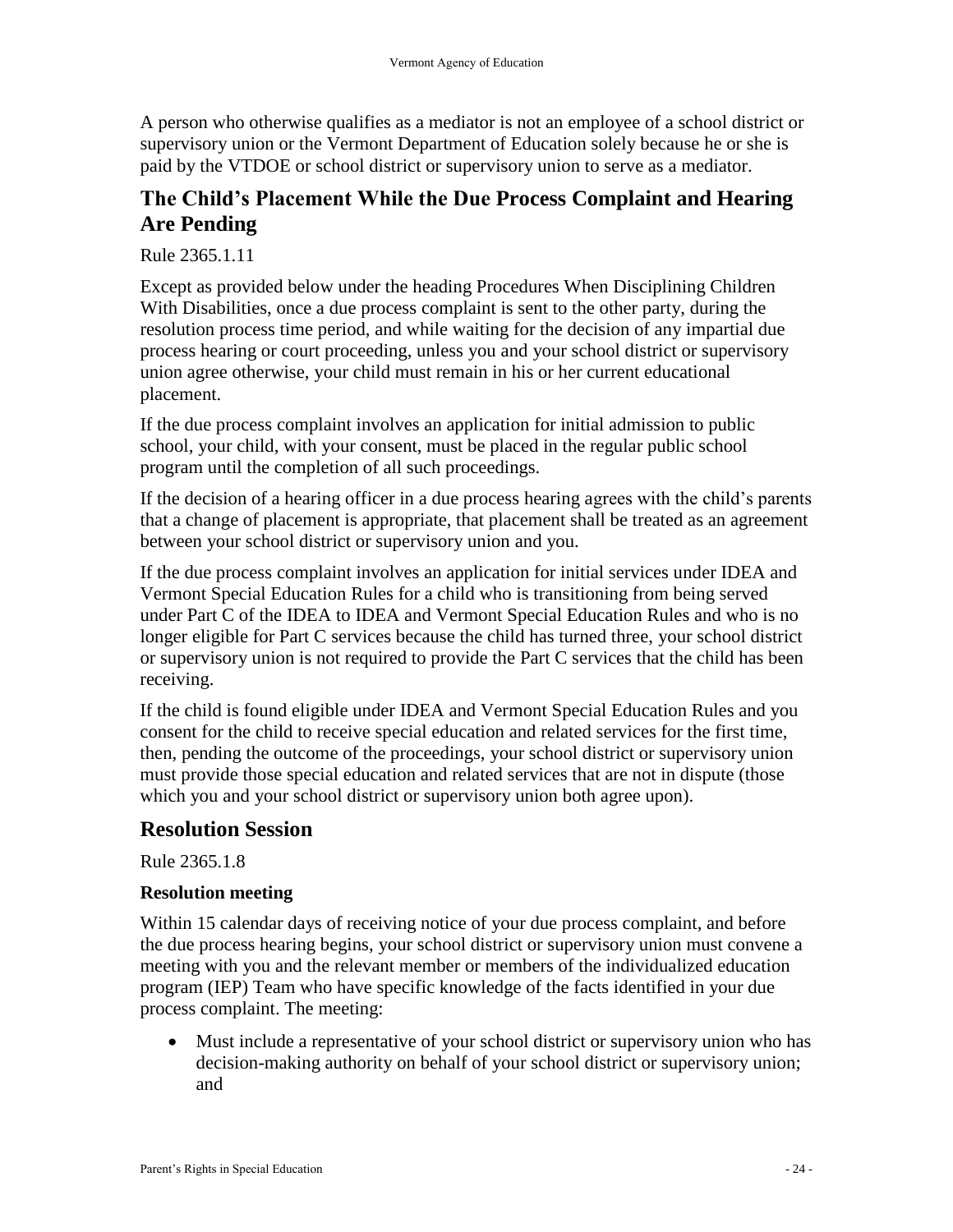May not include an attorney of your school district or supervisory union unless you are accompanied by an attorney.

You and your school district or supervisory union determine the relevant members of the IEP Team to attend the meeting.

The purpose of the meeting is for you to discuss your due process complaint, and the facts that form the basis of the complaint, so that your school district or supervisory union has the opportunity to resolve the dispute.

The resolution meeting is not necessary if:

- You and your school district or supervisory union agree in writing to waive the meeting; or
- You and your school district or supervisory union agree to use the mediation process, as described under the heading Mediation.

#### <span id="page-24-0"></span>**Resolution period**

If your school district or supervisory union has not resolved the due process complaint to your satisfaction within 30 calendar days of the receipt of the due process complaint (during the time period for the resolution process), the due process hearing may occur.

The 45-calendar-day timeline for issuing a final decision begins at the expiration of the 30-calendar-day resolution period, with certain exceptions for adjustments made to the 30-calendar-day resolution period, as described below.

Except where you and your school district or supervisory union have both agreed to waive the resolution process or to use mediation, your failure to participate in the resolution meeting will delay the timelines for the resolution process and due process hearing until you agree to participate in a meeting.

If after making reasonable efforts and documenting such efforts, your school district or supervisory union is not able to obtain your participation in the resolution meeting, your school district or supervisory union may, at the end of the 30-calendar-day resolution period, request that a hearing officer dismiss your due process complaint.

Documentation of such efforts must include a record of your school district or supervisory union's attempts to arrange a mutually agreed upon time and place, such as:

- Detailed records of telephone calls made or attempted and the results of those calls;
- Copies of correspondence sent to you and any responses received; and
- Detailed records of visits made to your home or place of employment and the results of those visits.

If your school district or supervisory union fails to hold the resolution meeting within 15 calendar days of receiving notice of your due process complaint or fails to participate in the resolution meeting, you may ask a hearing officer to order that the 45-calendar-day due process hearing timeline begin.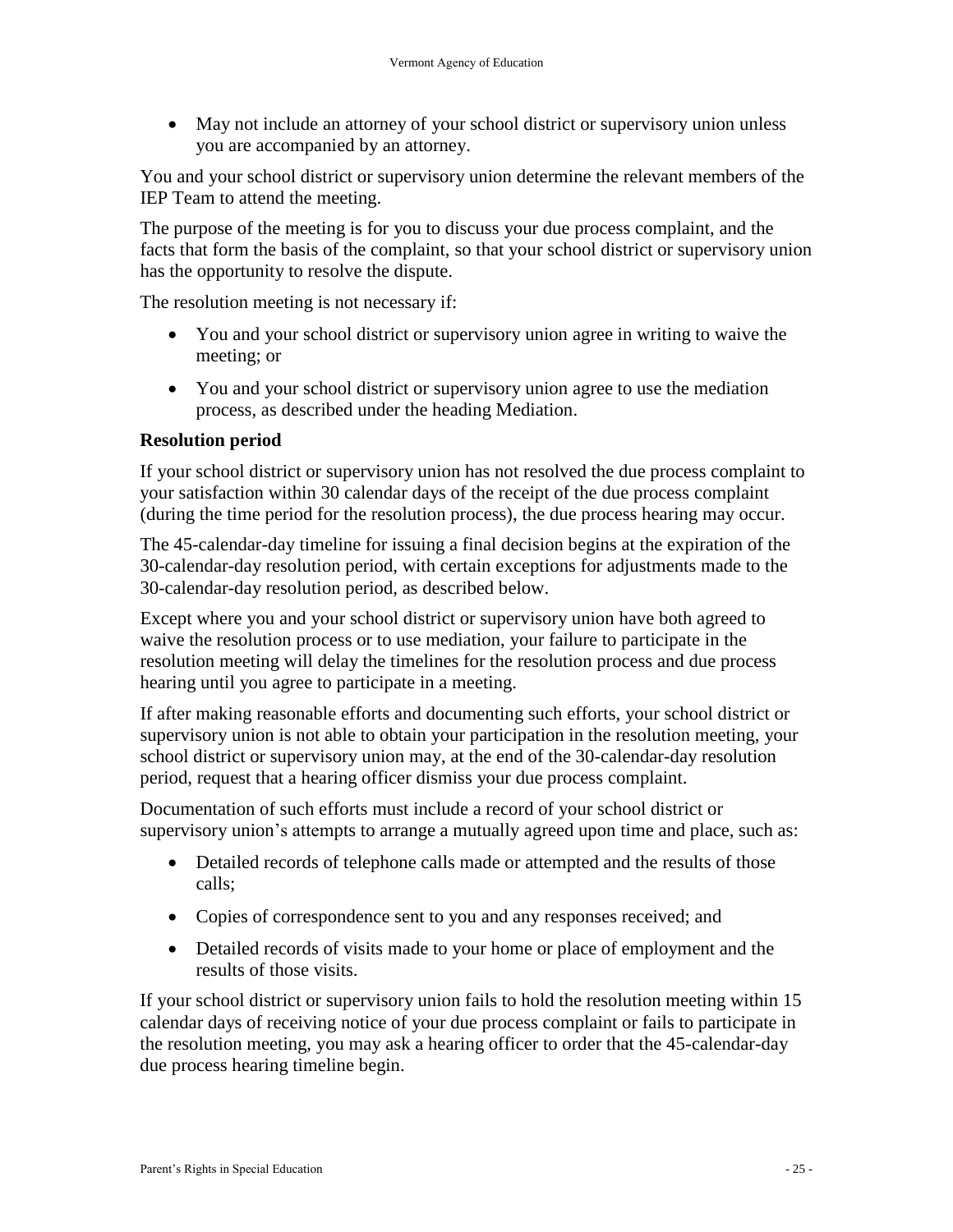#### <span id="page-25-0"></span>**Adjustments to the 30-calendar-day resolution period**

If you and your school district or supervisory union agree in writing to waive the resolution meeting, then the 45-calendar-day timeline for the due process hearing starts the next day.

After the start of mediation or the resolution meeting and before the end of the 30 calendar-day resolution period, if you and your school district or supervisory union agree in writing that no agreement is possible, then the 45-calendar-day timeline for the due process hearing starts the next day.

If you and your school district or supervisory union agree to use the mediation process, at the end of the 30-calendar-day resolution period, both parties can agree in writing to continue the mediation until an agreement is reached.

However, if either you or your school district or supervisory union withdraws from the mediation process, then the 45-calendar-day timeline for the due process hearing starts the next day.

#### <span id="page-25-1"></span>**Written settlement agreement**

If a resolution to the dispute is reached at the resolution meeting, you and your school district or supervisory union must enter into a legally binding agreement that is:

- Signed by you and a representative of your school district or supervisory union who has the authority to bind your school district or supervisory union; and
- Enforceable in any State court of competent jurisdiction (a State court that has authority to hear this type of case) or in a district court of the United States.

#### <span id="page-25-2"></span>**Agreement review period**

If you and your school district or supervisory union enter into an agreement as a result of a resolution meeting, either party (you or your school district or supervisory union) may void the agreement within 3 business days of the time that both you and your school district or supervisory union signed the agreement.

### <span id="page-25-3"></span>**Hearings on Due Process Complaints**

#### <span id="page-25-4"></span>**Impartial Due Process Hearing**

#### 34 CFR §300.511

Whenever a due process complaint is filed, you or your school district or supervisory union involved in the dispute must have an opportunity for an impartial due process hearing, as described in the Due Process Complaint and Resolution Process sections. The Vermont Department of Education is responsible for convening due process hearings.

#### <span id="page-25-5"></span>**Impartial hearing officer**

At a minimum, a hearing officer: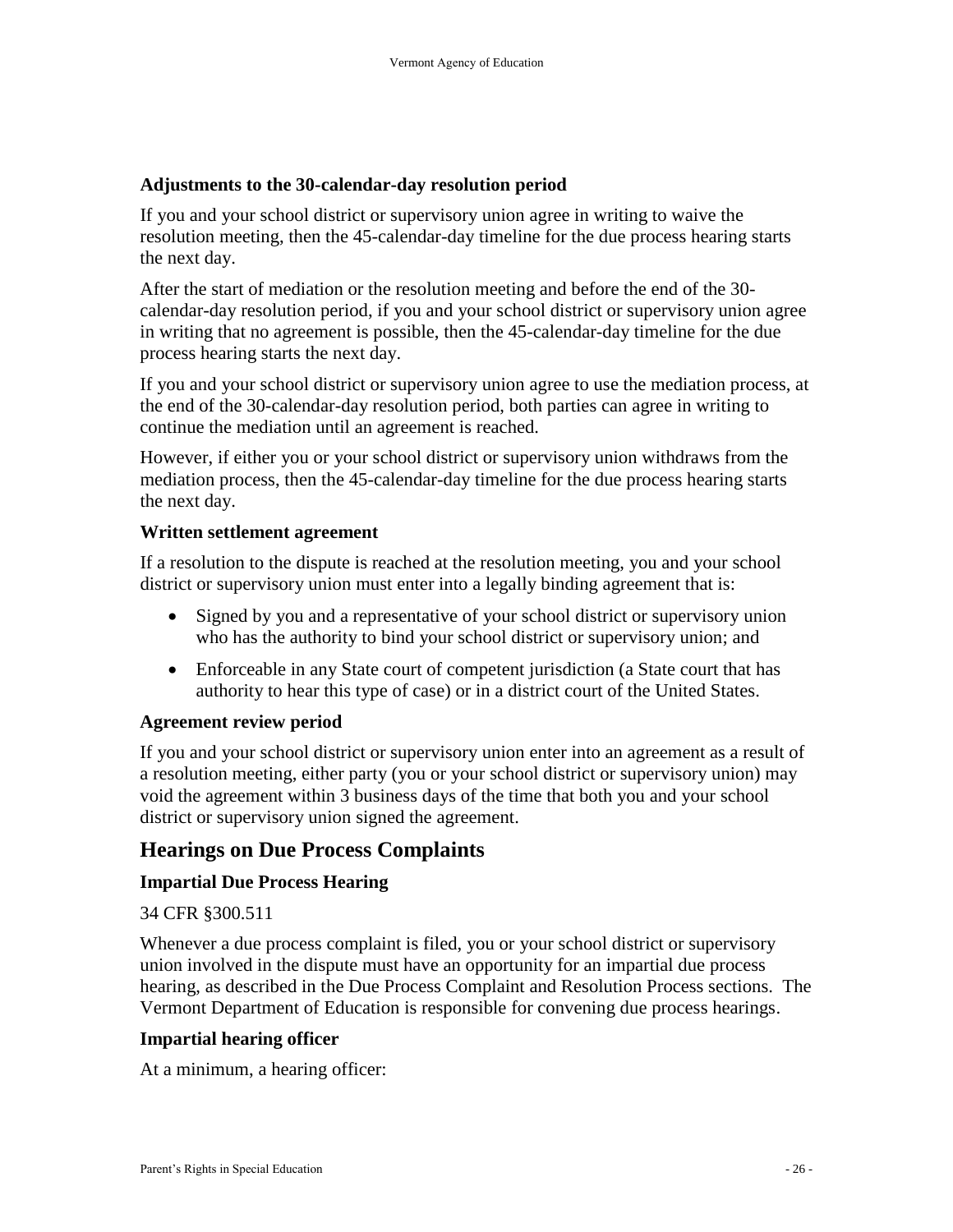- Must not be an employee of the Vermont Department of Education or your school district or supervisory union or an agency that is involved in the education or care of children. However, a person is not an employee of the agency solely because he/she is paid by the agency to serve as a hearing officer;
- Must not have a personal or professional interest that conflicts with the hearing officer's objectivity in the hearing;
- Must be a licensed attorney;
- Must be knowledgeable and understand the provisions of the IDEA, and Federal and State regulations pertaining to the IDEA, and legal interpretations of the IDEA by Federal and State courts; and
- Must have the knowledge and ability to conduct hearings, and to make and write decisions, consistent with appropriate, standard legal practice.

The Vermont Department of Education will keep a list of those persons who serve as hearing officers that includes a statement of the qualifications of each hearing officer.

Subject matter of due process hearing

The party (you or your school district or supervisory union) that requests the due process hearing may not raise issues at the due process hearing that were not addressed in the due process complaint, unless the other party agrees.

#### <span id="page-26-0"></span>**Timeline for requesting a hearing**

You or your school district or supervisory union must request an impartial hearing on a due process complaint within two years of the date you or your school district or supervisory union knew or should have known about the issue addressed in the complaint.

#### <span id="page-26-1"></span>**Exceptions to the timeline**

The above timeline does not apply to you if you could not file a due process complaint because:

- Your school district or supervisory union specifically misrepresented that it had resolved the problem or issue that you are raising in your complaint; or
- Your school district or supervisory union withheld information from you that it was required to provide to you under IDEA and Vermont Special Education Rules.

### <span id="page-26-2"></span>**Hearing Procedures**

Rule 2365.1.6.15

#### <span id="page-26-3"></span>**General**

Any party to a due process hearing (including a hearing relating to disciplinary procedures) has the right to:

 Be accompanied and advised by a lawyer and/or persons with special knowledge or training regarding the problems of children with disabilities;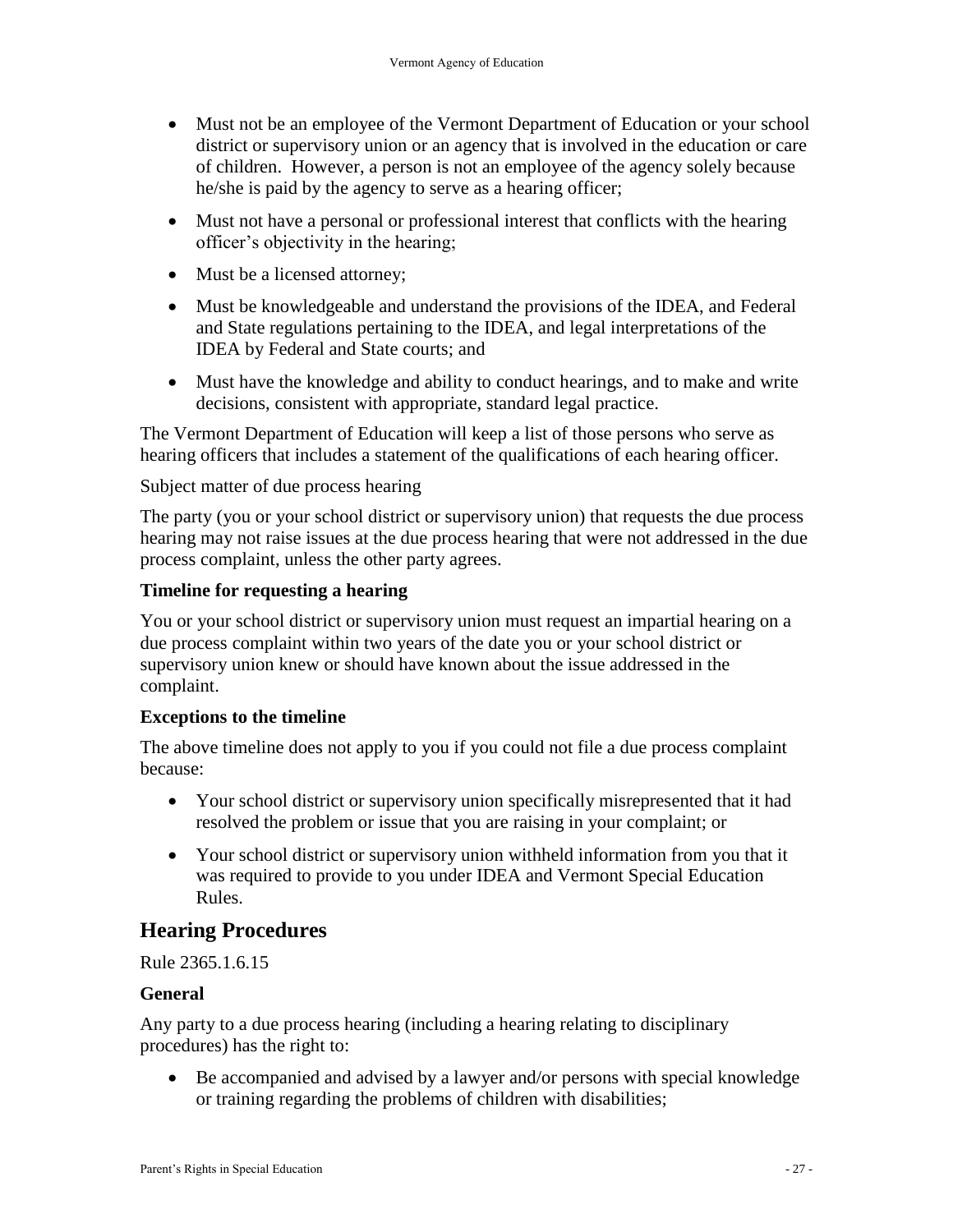- Present evidence and confront, cross-examine, and require the attendance of witnesses;
- Prohibit the introduction of any evidence at the hearing that has not been disclosed to that party at least five business days before the hearing;
- Obtain a written, or, at your option, electronic, word-for-word record of the hearing; and
- Obtain written, or, at your option, electronic findings of fact and decisions.

#### <span id="page-27-0"></span>**Additional disclosure of information**

At least five business days prior to a due process hearing, you and your school district or supervisory union must disclose to each other all evaluations completed by that date and recommendations based on those evaluations that you or your school district or supervisory union intend to use at the hearing.

A hearing officer may prevent any party that fails to comply with this requirement from introducing the relevant evaluation or recommendation at the hearing without the consent of the other party.

#### <span id="page-27-1"></span>**Parental rights at hearings**

You must be given the right to:

- Have your child present;
- Open the hearing to the public; and
- Have the record of the hearing, the findings of fact and decisions provided to you at no cost.

### <span id="page-27-2"></span>**Decision of Hearing Officer**

#### Rule 2365.1.16(c)

A hearing officer's decision on whether your child received a free appropriate public education (FAPE) must be based on substantive grounds.

In matters alleging a procedural violation, a hearing officer may find that your child did not receive FAPE only if the procedural inadequacies:

- Interfered with your child's right to a free appropriate public education (FAPE);
- Significantly interfered with your opportunity to participate in the decisionmaking process regarding the provision of a free appropriate public education (FAPE) to your child; or
- Caused a deprivation of an educational benefit.

Nothing precludes a hearing officer from ordering a school district or supervisory union to comply with procedural requirements under Rule 2365.1 through 2365.1.13.

#### <span id="page-27-3"></span>**Findings and decision to the general public**

The Vermont Department of Education, after deleting any personally identifiable information, must: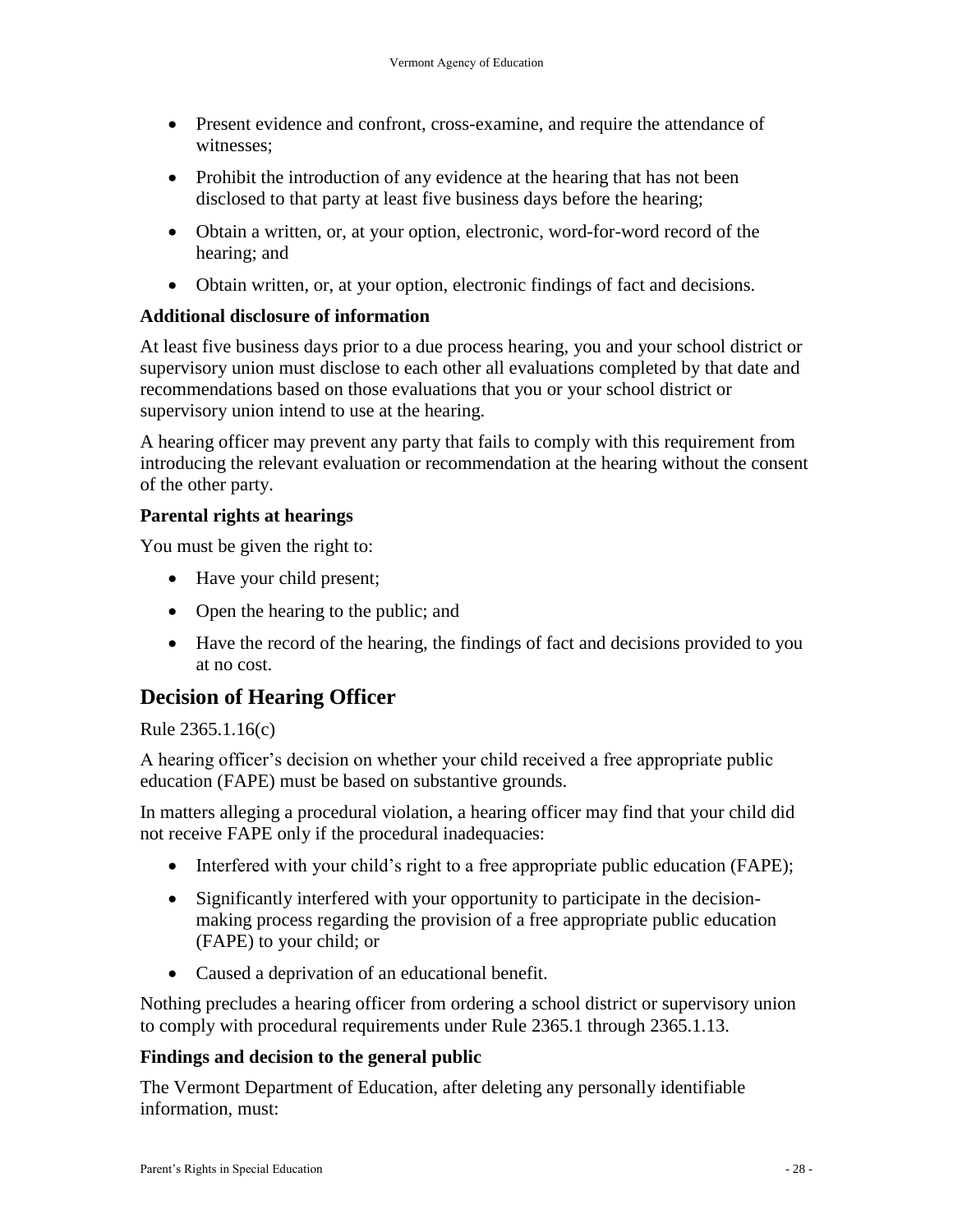- Provide the findings and decisions in the due process hearing; and
- Make those findings and decisions available to the public.

#### <span id="page-28-0"></span>**Appeals**

Rule 2365.1.8

#### <span id="page-28-1"></span>**Finality of hearing decision**

A decision made in a due process hearing (including a hearing relating to disciplinary procedures) is final, except that any party involved in the hearing (you or your school district or supervisory union) may appeal the decision by bringing a civil action, as described below.

#### <span id="page-28-2"></span>**Timelines and Convenience of Hearings and Reviews**

#### Rule 2365.1.16 (a) & (b)

The Vermont Department of Education must ensure that not later than 45 calendar days after the expiration of the 30-calendar-day period for resolution meetings or, as described under the sub-heading Adjustments to the 30-calendar-day resolution period, not later than 45 calendar days after the expiration of the adjusted time period:

- A final decision is reached in the hearing; and
- A copy of the decision is mailed to each of the parties.
- A hearing officer may grant specific extensions of time beyond the 45-calendarday time period described above at the request of either party, if:
	- o The child's educational progress or well-being would not be jeopardized by the delay;
	- o The party would not have adequate time to prepare and present the party's position at the hearing in accordance with the requirements of due process; and
	- o The need for the delay is greater than any financial or other detrimental consequences likely to be suffered by a party in the event of the delay.

Each hearing must be conducted at a time and place that is reasonably convenient to you and your child.

### <span id="page-28-3"></span>**Civil Actions**

Rule 2365.1.9

#### <span id="page-28-4"></span>**General**

Any party (you or your school district or supervisory union) who does not agree with the findings and decision in the due process hearing (including a hearing relating to disciplinary procedures) has the right to bring a civil action with respect to the matter that was the subject of the due process hearing.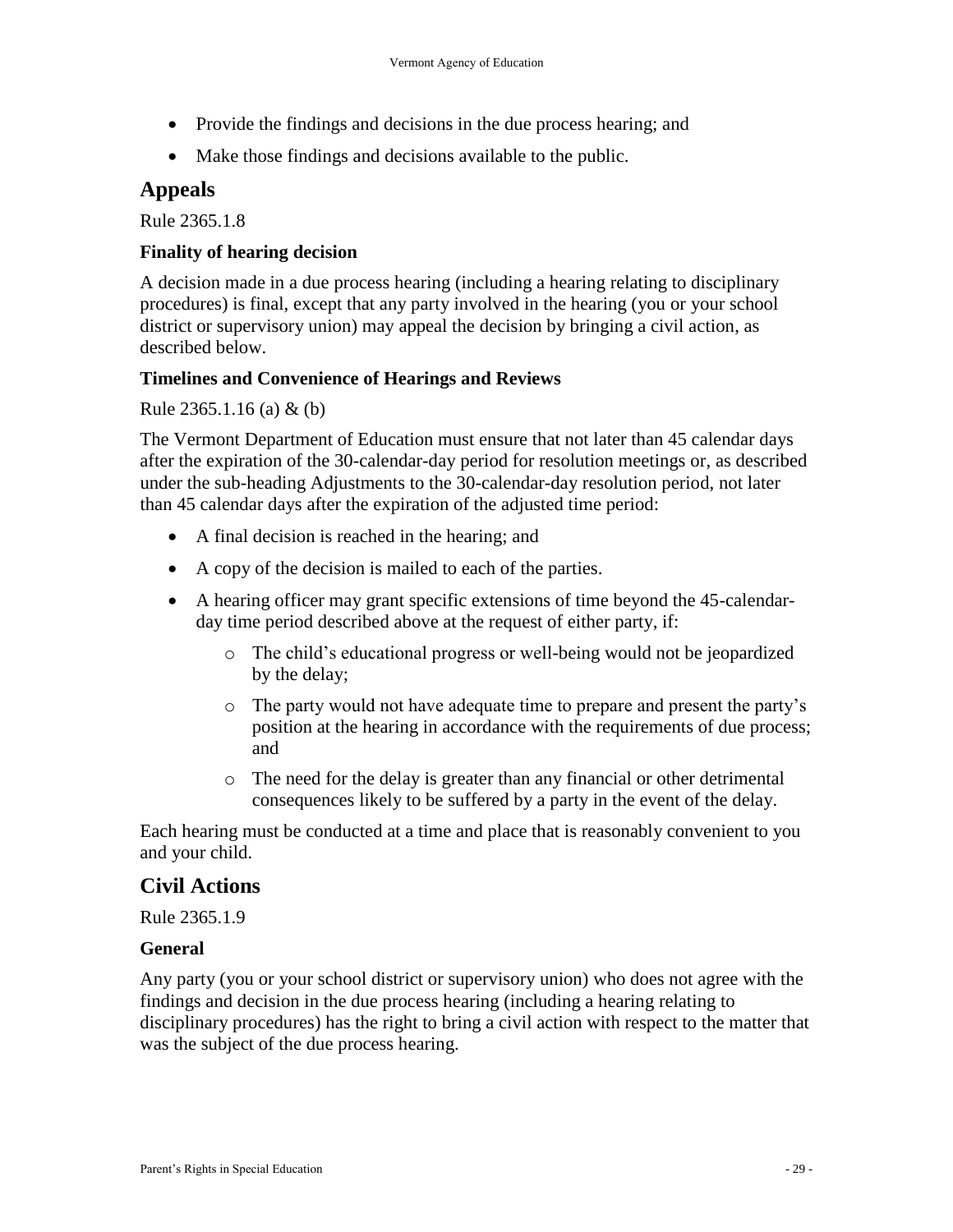The action may be brought in a State court of competent jurisdiction (a State court that has authority to hear this type of case) or in a district court of the United States without regard to the amount in dispute.

#### <span id="page-29-0"></span>**Time limitation**

The party (you or your school district or supervisory union) bringing the action shall have 90 calendar days from the date of the decision of the hearing officer to file a civil action.

#### <span id="page-29-1"></span>**Additional procedures**

In any civil action, the court:

- Receives the records of the administrative proceedings;
- Hears additional evidence at your request or at your school district or supervisory union's request; and
- Bases its decision on the preponderance of the evidence and grants the relief that the court determines to be appropriate.

#### <span id="page-29-2"></span>**Jurisdiction of district courts**

The district courts of the United States have authority to rule on actions brought under IDEA and Vermont Special Education Rules without regard to the amount in dispute.

#### <span id="page-29-3"></span>**Rule of construction**

Nothing in IDEA and Vermont Special Education Rules restricts or limits the rights, procedures, and remedies available under the U.S. Constitution, the Americans with Disabilities Act of 1990, Title V of the Rehabilitation Act of 1973 (Section 504), or other Federal laws protecting the rights of children with disabilities, except that before the filing of a civil action under these laws seeking relief that is also available under IDEA and Vermont Special Education Rules, the due process procedures described above must be exhausted to the same extent as would be required if the party filed the action under IDEA and Vermont Special Education Rules.

This means that you may have remedies available under other laws that overlap with those available under the IDEA, but in general, to obtain relief under those other laws; you must first use the available administrative remedies under the IDEA (i.e., the due process complaint, resolution meeting, and impartial due process hearing procedures) before going directly into court.

### <span id="page-29-4"></span>**Attorneys' Fees**

Rule 2365.1.10

#### <span id="page-29-5"></span>**General**

In any action or proceeding brought under IDEA and Vermont Special Education Rules, if you prevail, the court, in its discretion, may award reasonable attorneys' fees as part of the costs to you.

In any action or proceeding brought under IDEA and Vermont Special Education Rules, the court, in its discretion, may award reasonable attorneys' fees as part of the costs to a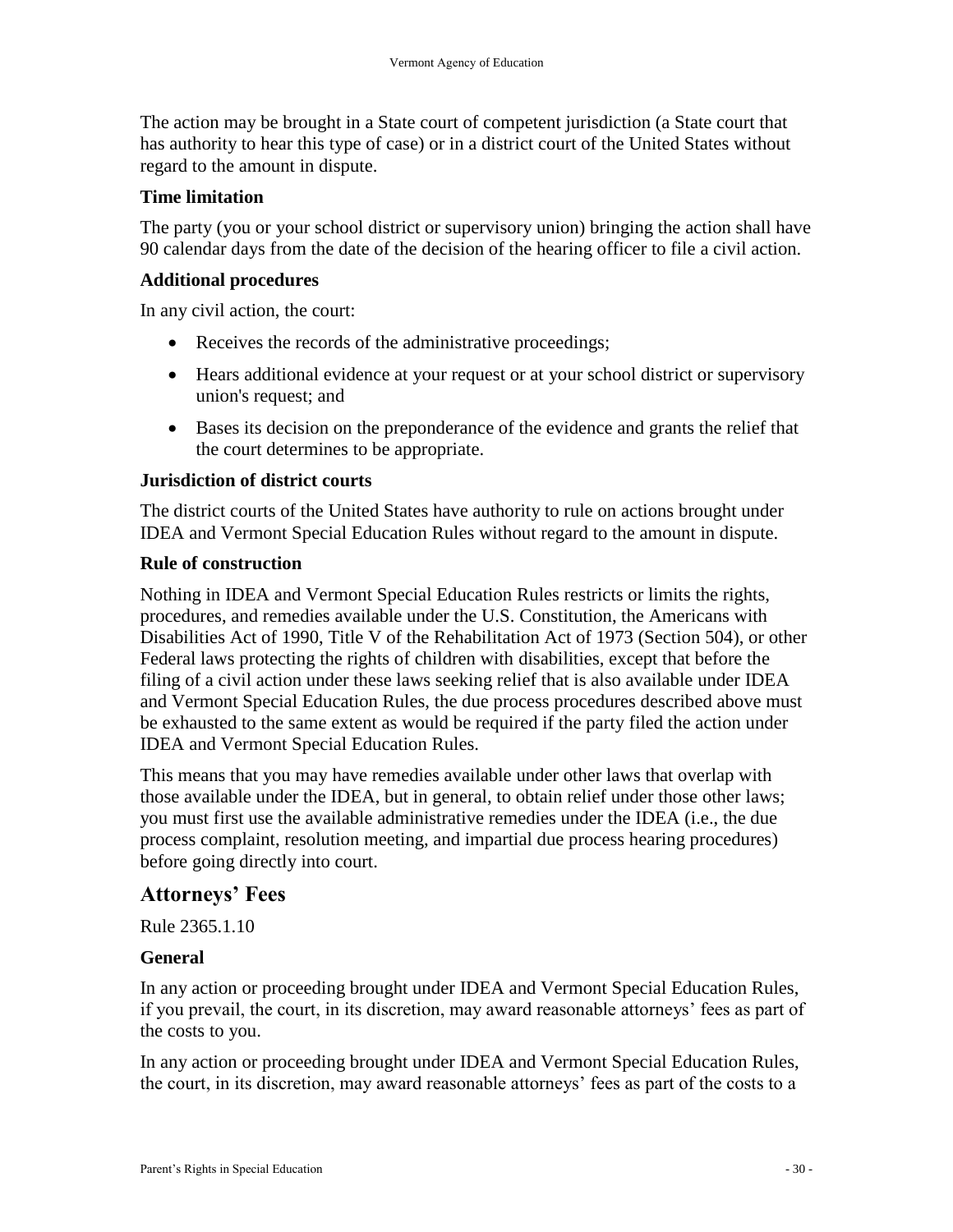prevailing Vermont Department of Education or school district or supervisory union, to be paid by your attorney, if the attorney:

- filed a complaint or court case that the court finds is frivolous, unreasonable, or without foundation; or
- continued to litigate after the litigation clearly became frivolous, unreasonable, or without foundation; or

In any action or proceeding brought under IDEA and Vermont Special Education Rules, the court, in its discretion, may award reasonable attorneys' fees as part of the costs to a prevailing Vermont Department of Education or school district or supervisory union, to be paid by you or your attorney, if your request for a due process hearing or later court case was presented for any improper purpose, such as:

- To harass,
- To cause unnecessary delay, or
- To unnecessarily increase the cost of the action or proceeding.

### <span id="page-30-0"></span>**Award of fees**

A court awards reasonable attorneys' fees as follows:

- Fees must be based on rates prevailing in the community in which the action or hearing arose for the kind and quality of services furnished. No bonus or multiplier may be used in calculating the fees awarded.
- Fees may not be awarded and related costs may not be reimbursed in any action or proceeding under IDEA and Vermont Special Education Rules for services performed after a written offer of settlement to you if:
	- o The offer is made within the time prescribed by Rule 68 of the Federal Rules of Civil Procedure or, in the case of a due process hearing or Statelevel review, at any time more than 10 calendar days before the proceeding begins;
	- o The offer is not accepted within 10 calendar days; and
	- o The court or administrative hearing officer finds that the relief finally obtained by you is not more favorable to you than the offer of settlement.
	- o Despite these restrictions, an award of attorneys' fees and related costs may be made to you if you prevail and you were substantially justified in rejecting the settlement offer.
- Fees may not be awarded relating to any meeting of the individualized education program (IEP) Team unless the meeting is held as a result of an administrative proceeding or court action.
- Fees may not be awarded for a mediation as described under the heading Mediation.
	- o A resolution meeting, as described under the heading Resolution meeting, is not considered a meeting convened as a result of an administrative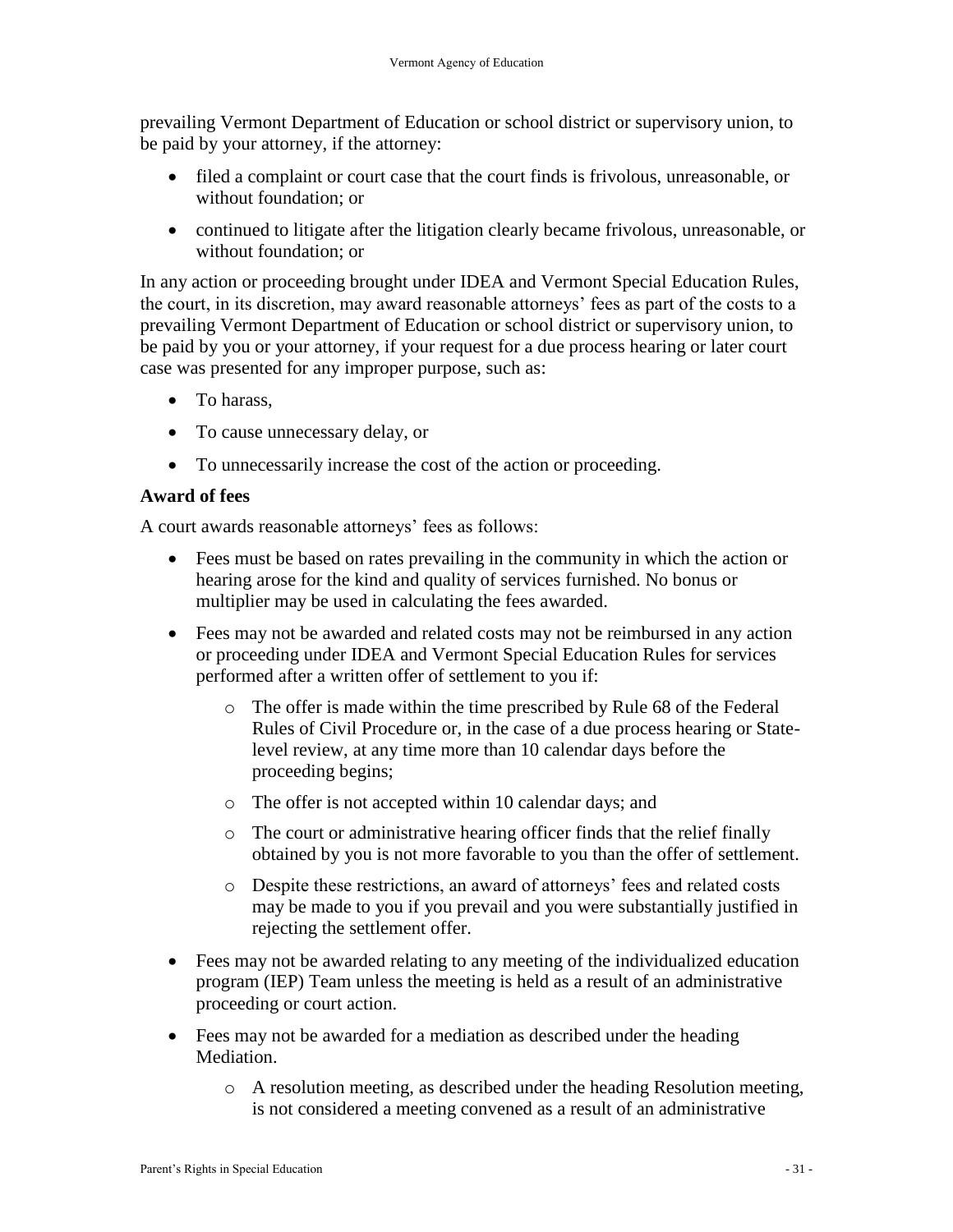hearing or court action, and also is not considered an administrative hearing or court action for purposes of these attorneys' fees provisions.

- The court may reduce, as appropriate, the amount of the attorneys' fees awarded under IDEA and Vermont Special Education Rules, if the court finds that:
	- o You, or your attorney, during the course of the action or proceeding, unreasonably delayed the final resolution of the dispute;
	- o The amount of the attorneys' fees otherwise authorized to be awarded unreasonably exceeds the hourly rate prevailing in the community for similar services by attorneys of reasonably similar skill, reputation, and experience;
	- o The time spent and legal services furnished were excessive considering the nature of the action or proceeding; or
	- o The attorney representing you did not provide to your school district or supervisory union the appropriate information in the due process request notice as described under the heading Due Process Complaint.
		- However, the court may not reduce fees if the court finds that the State or school district or supervisory union unreasonably delayed the final resolution of the action or proceeding or there was a violation under the procedural safeguards provisions of IDEA and Vermont Special Education Rules.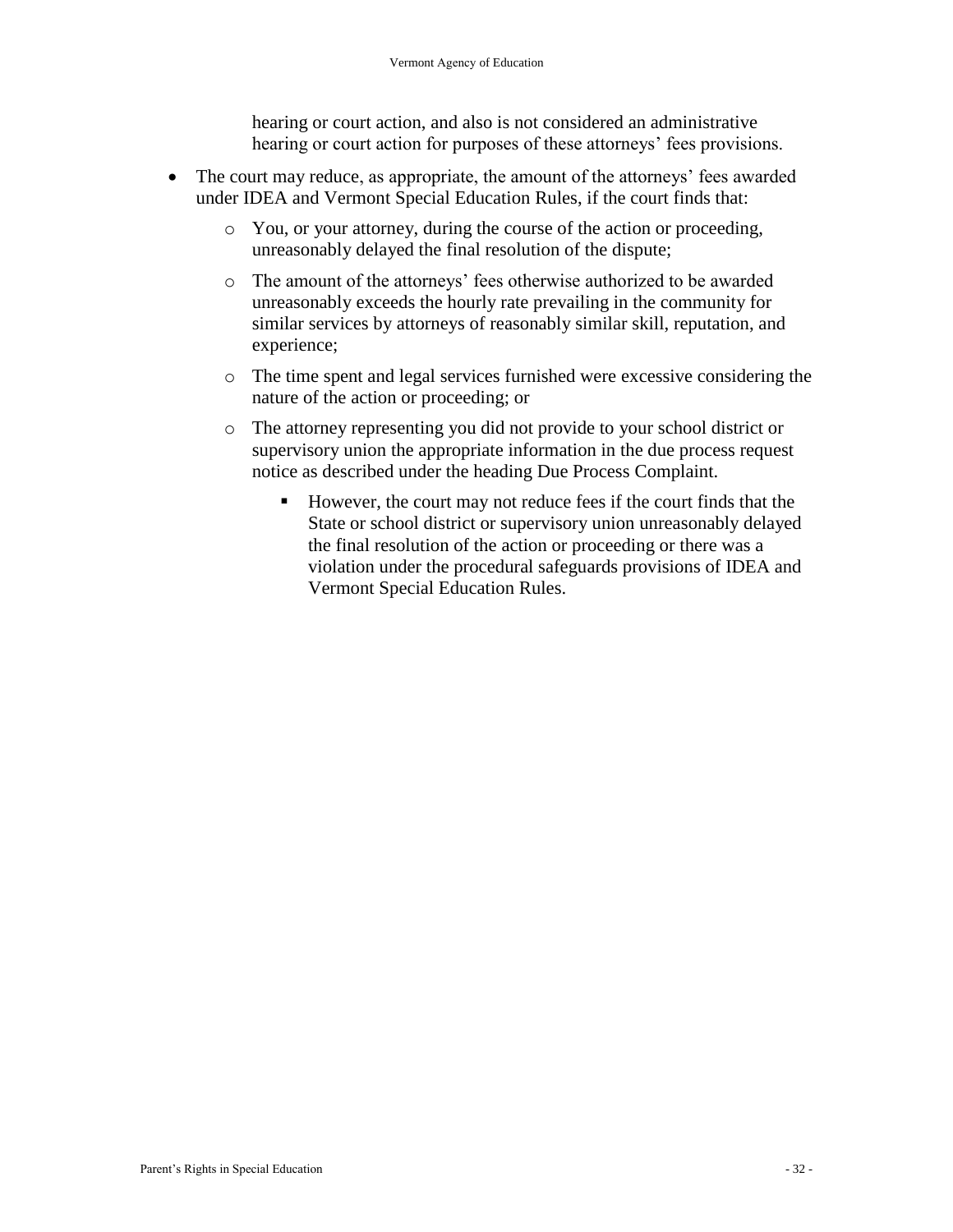# <span id="page-32-0"></span>**Procedures When Disciplining Children with Disabilities**

### <span id="page-32-1"></span>**Authority of School Personnel**

Rule 4313.1

#### <span id="page-32-2"></span>**Case-by-case determination**

School personnel may consider any unique circumstances on a case-by-case basis, when determining whether a change of placement, made in accordance with the following requirements related to discipline, is appropriate for a child with a disability who violates a school code of student conduct.

#### <span id="page-32-3"></span>**General authority**

To the extent that they also take such action for children without disabilities, school personnel may, for not more than 10 school days in a row, remove a child with a disability who violates a code of student conduct from his or her current placement to an appropriate interim alternative educational setting (which must be determined by the child's individualized education program (IEP) Team), another setting, or suspension. School personnel may also impose additional removals of the child of not more than 10 school days in a row in that same school year for separate incidents of misconduct; as long as those removals do not constitute a change of placement (see Change of Placement Because of Disciplinary Removals for the definition, below).

Once a child with a disability has been removed from his or her current placement for a total of 10 school days in the same school year, your school district or supervisory union must, during any subsequent days of removal in that school year, provide services to the extent required below under the sub-heading Services.

#### <span id="page-32-4"></span>**Additional authority**

If the behavior that violated the student code of conduct was not a manifestation of the child's disability (see Manifestation determination, below) and the disciplinary change of placement would exceed 10 school days in a row, school personnel may apply the disciplinary procedures to that child with a disability in the same manner and for the same duration as it would to children without disabilities, except that the school must provide services to that child as described below under Services.

The child's IEP Team determines the interim alternative educational setting for such services.

#### <span id="page-32-5"></span>**Services**

The services that must be provided to a child with a disability who has been removed from the child's current placement may be provided in an interim alternative educational setting.

A school district or supervisory union is only required to provide services to a child with a disability who has been removed from his or her current placement for 10 school days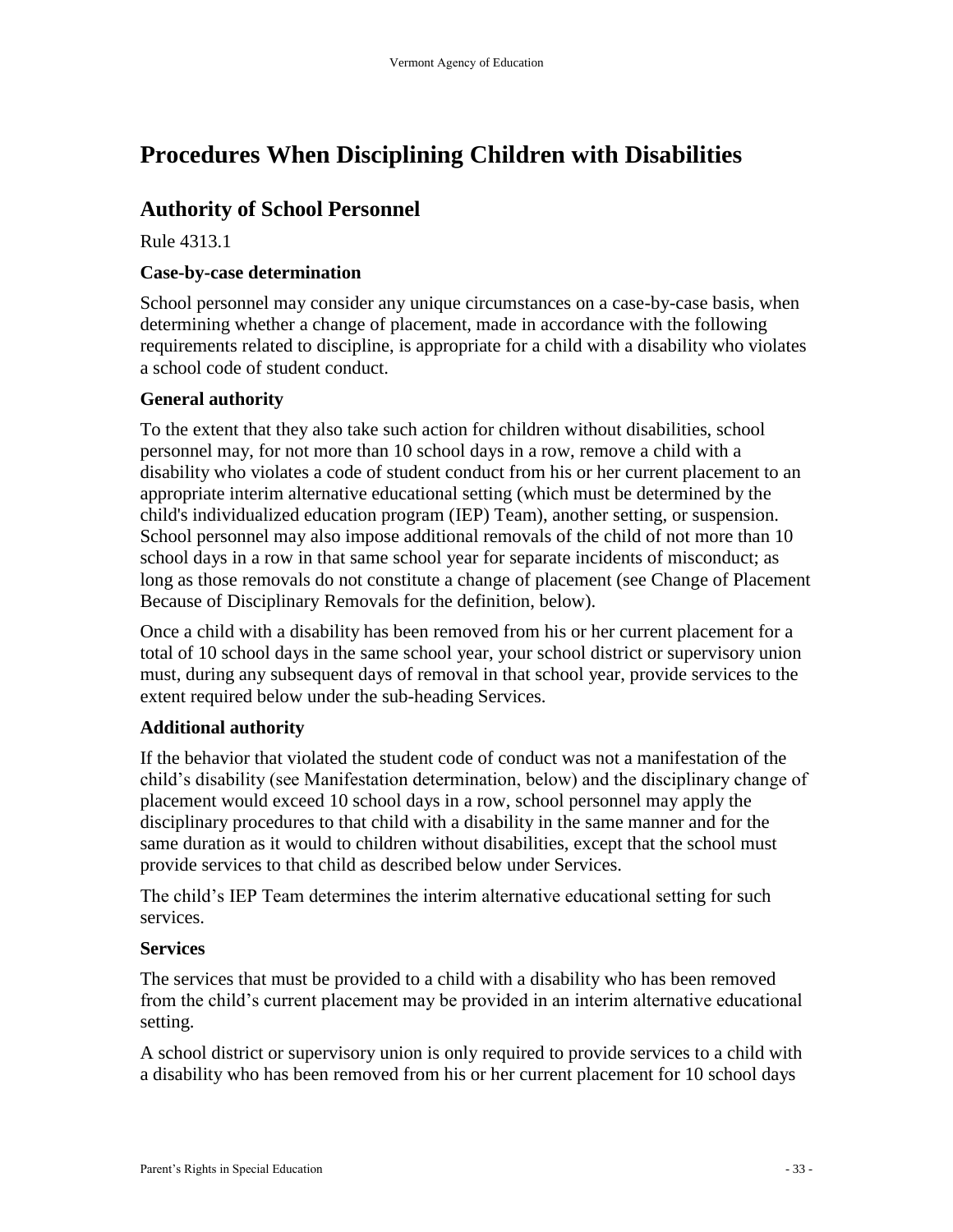or less in that school year, if it provides services to a child without disabilities who has been similarly removed.

A child with a disability who is removed from the child's current placement for more than 10 school days must:

- Continue to receive educational services, so as to enable the child to continue to participate in the general education curriculum, although in another setting, and to progress toward meeting the goals set out in the child's IEP; and
- Receive, as appropriate, a functional behavioral assessment, and behavioral intervention services and modifications, which are designed to address the behavior violation so that it does not happen again.

After a child with a disability has been removed from his or her current placement for 10 school days in that same school year, and if the current removal is for 10 school days in a row or less and if the removal is not a change of placement (see definition below), then school personnel, in consultation with at least one of the child's teachers, determine the extent to which services are needed to enable the child to continue to participate in the general education curriculum, although in another setting, and to progress toward meeting the goals set out in the child's IEP.

If the removal is a change of placement (see definition below), the child's IEP Team determines the appropriate services to enable the child to continue to participate in the general education curriculum, although in another setting, and to progress toward meeting the goals set out in the child's IEP.

#### <span id="page-33-0"></span>**Manifestation determination**

Within 10 school days of any decision to change the placement of a child with a disability because of a violation of a code of student conduct (except for a removal that is for 10 school days in a row or less and not a change of placement), your school district or supervisory union, you, and relevant members of the IEP Team (as determined by you and your school district or supervisory union) must review all relevant information in the student's file, including the child's IEP, any teacher observations, and any relevant information provided by you to determine:

- If the conduct in question was caused by, or had a direct and substantial relationship to, the child's disability; or
- If the conduct in question was the direct result of your school district or supervisory union's failure to implement the child's IEP.

If your school district or supervisory union, you, and relevant members of the child's IEP Team determine that either of those conditions was met, the conduct must be determined to be a manifestation of the child's disability.

If your school district or supervisory union, you, and relevant members of the child's IEP Team determine that the conduct in question was the direct result of your school district or supervisory union's failure to implement the IEP, your school district or supervisory union must take immediate action to remedy those deficiencies.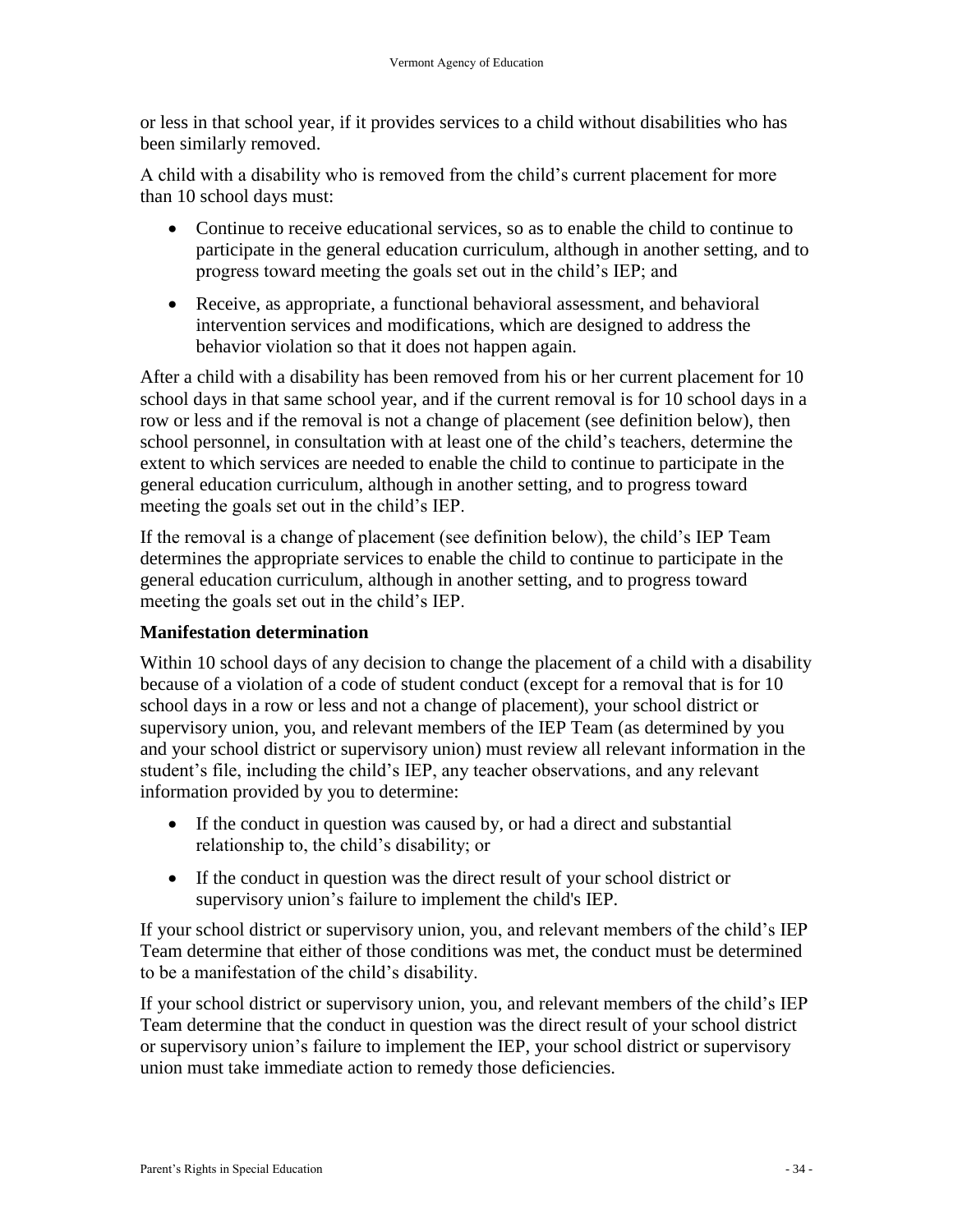#### <span id="page-34-0"></span>**Determination that behavior was a manifestation of the child's disability**

If your school district or supervisory union, you, and relevant members of the IEP Team determine that the conduct was a manifestation of the child's disability, the IEP Team must either:

- Conduct a functional behavioral assessment, unless your school district or supervisory union had conducted a functional behavioral assessment before the behavior that resulted in the change of placement occurred, and implement a behavioral intervention plan for the child; or
- If a behavioral intervention plan already has been developed, review the behavioral intervention plan, and modify it, as necessary, to address the behavior.

Except as described below under the sub-heading Special circumstances, your school district or supervisory union must return the child to the placement from which the child was removed, unless you and the school district or supervisory union agree to a change of placement as part of the modification of the behavioral intervention plan.

#### <span id="page-34-1"></span>**Special circumstances**

Whether or not the behavior was a manifestation of the child's disability, school personnel may remove a student to an interim alternative educational setting (determined by the child's IEP Team) for up to 45 school days, if the child:

- Carries a weapon (see the definition below) to school or has a weapon at school, on school premises, or at a school function under the jurisdiction of the Vermont Department of Education or a school district or supervisory union;
- Knowingly has or uses illegal drugs (see the definition below), or sells or solicits the sale of a controlled substance, (see the definition below), while at school, on school premises, or at a school function under the jurisdiction of the Vermont Department of Education or a school district or supervisory union; or
- Has inflicted serious bodily injury (see the definition below) upon another person while at school, on school premises, or at a school function under the jurisdiction of the Vermont Department of Education or a school district or supervisory union.

#### <span id="page-34-2"></span>**Definitions**

"Controlled substance" means a drug or other substance identified under schedules I, II, III, IV, or V in section 202(c) of the Controlled Substances Act (21 U.S.C. 812(c)).

Illegal drug means a controlled substance; but does not include a controlled substance that is legally possessed or used under the supervision of a licensed health-care professional or that is legally possessed or used under any other authority under that Act or under any other provision of Federal law.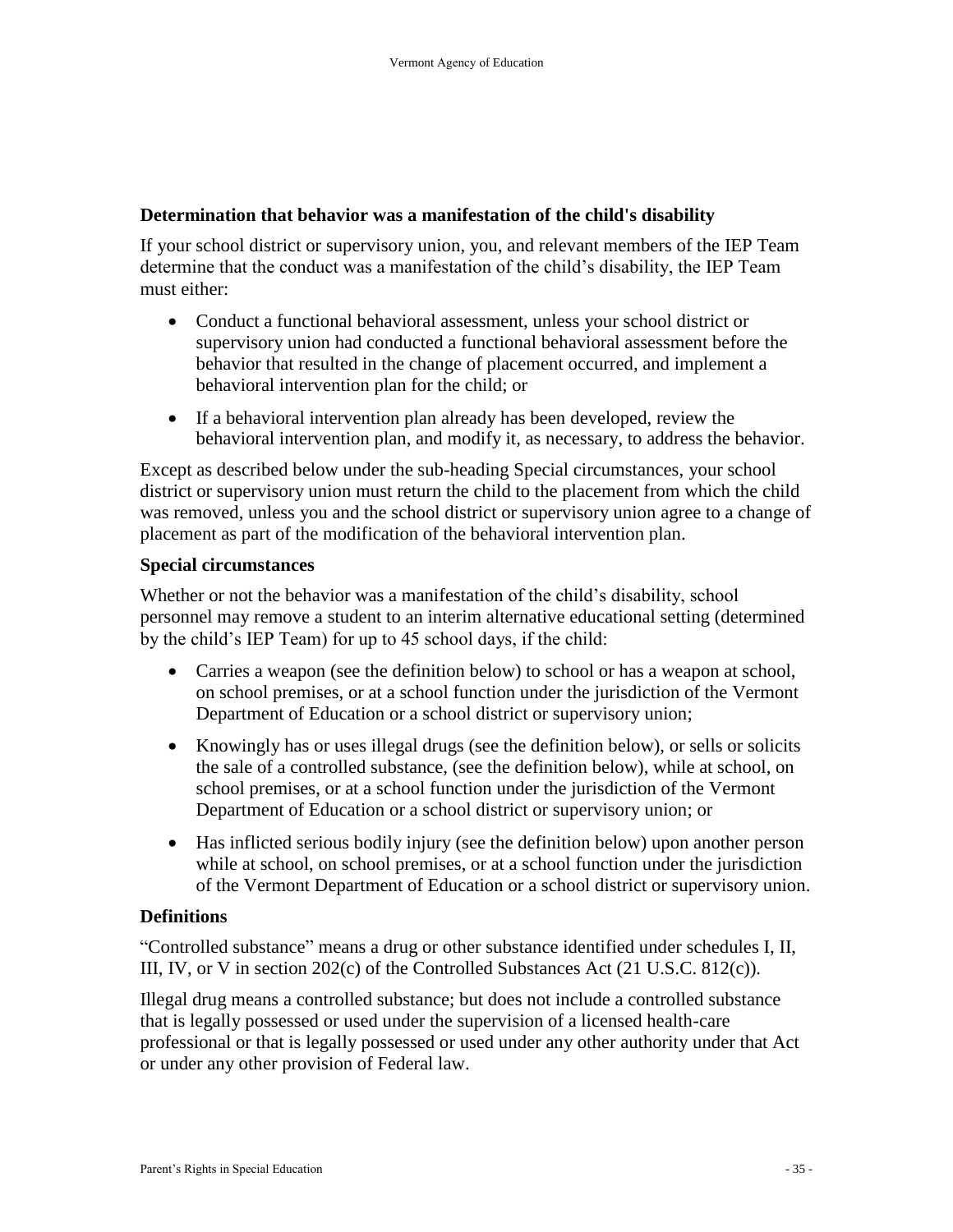"Serious bodily injury" has the meaning given the term ''serious bodily injury'' under paragraph (3) of subsection (h) of section 1365 of title 18, United States Code.

"Weapon" has the meaning given the term ''dangerous weapon'' under paragraph (2) of the first subsection (g) of section 930 of title 18, United States Code.

### <span id="page-35-0"></span>**Notification**

On the date it makes the decision to make a removal that is a change of placement of the child because of a violation of a code of student conduct, your school district or supervisory union must notify you of that decision, and provide you with a procedural safeguards notice.

### <span id="page-35-1"></span>**Change of Placement Because of Disciplinary Removals**

#### Rule 4313.7

A removal of a child with a disability from the child's current educational placement is a change of placement if:

- The removal is for more than 10 school days in a row; or
- The child has been subjected to a series of removals that constitute a pattern because:
- The series of removals total more than 10 school days in a school year;
- The child's behavior is substantially similar to the child's behavior in previous incidents that resulted in the series of removals; or
- Such additional factors as:
	- o the length of each removal,
	- o the total amount of time the child has been removed, and
	- o the proximity of the removals to one another; and
	- o Whether a pattern of removals constitutes a change of placement is determined on a case-by-case basis by your school district or supervisory union and, if challenged, is subject to review through due process and judicial proceedings.

#### <span id="page-35-2"></span>**Determination of Setting**

#### Rule 4313.2

The individualized education program (IEP) Team must determine the interim alternative educational setting for removals that are changes of placement, and removals under the headings Additional authority and Special circumstances, above.

#### <span id="page-35-3"></span>**Appeal**

#### Rule 4313.3

You may file a due process complaint (see above) to request a due process hearing if he or she disagrees with: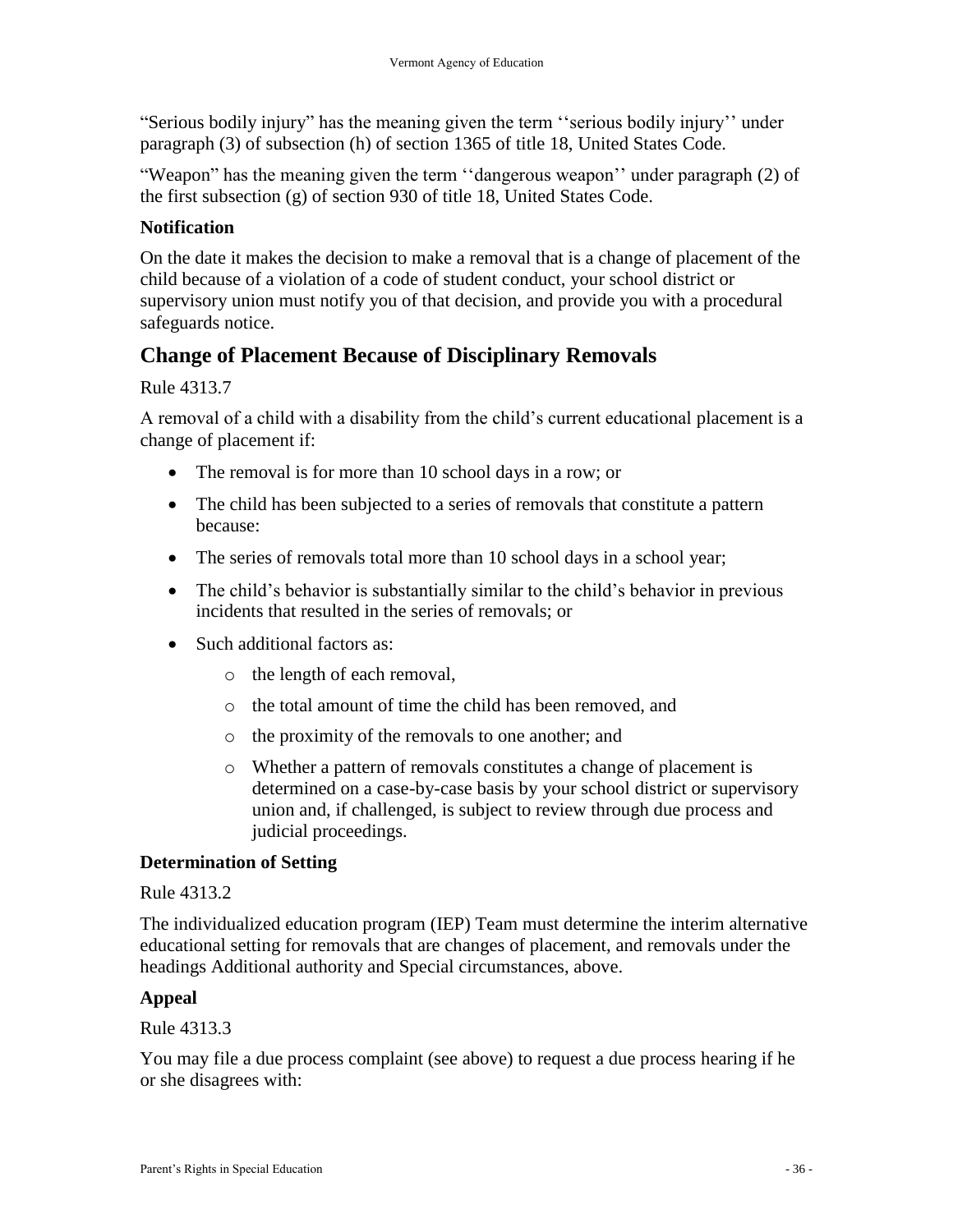- Any decision regarding placement made under these discipline provisions; or
- The manifestation determination described above.

Your school district or supervisory union may file a due process complaint (see above) to request a due process hearing if it believes that maintaining the current placement of the child is substantially likely to result in injury to the child or to others.

#### <span id="page-36-0"></span>*Authority of hearing officer*

A hearing officer that meets the requirements described under the sub-heading Impartial Hearing Officer must conduct the due process hearing and make a decision. The hearing officer may:

- Return the child with a disability to the placement from which the child was removed, if the hearing officer determines:
	- o that the removal was a violation of the requirements described under the heading Authority of School Personnel, or
	- o that the child's behavior was a manifestation of the child's disability; or
- Order a change of placement of the child with a disability to an appropriate interim alternative educational setting for not more than 45 school days if the hearing officer determines that maintaining the current placement of the child is substantially likely to result in injury to the child or to others.

These hearing procedures may be repeated, if your school district or supervisory union believes that returning the child to the original placement is substantially likely to result in injury to the child or to others.

#### <span id="page-36-1"></span>**Expedited Due Process Hearing**

Whenever a parent or a school district or supervisory union files a due process complaint to request such a hearing, a hearing must be held that meets the requirements described under the headings Due Process Complaint Procedures, Hearings on Due Process Complaints, except the Vermont Department of Education must arrange for an expedited due process hearing, which must occur within 20 school days of the date the hearing is requested and must result in a determination within 10 school days after the hearing.

Unless you and your school district or supervisory union agree in writing to waive the meeting, or agree to use mediation, a resolution meeting must occur within seven calendar days of receiving notice of the due process complaint.

The hearing may proceed unless the matter has been resolved to the satisfaction of both parties within 15 calendar days of receipt of the due process complaint.

A party may appeal the decision in an expedited due process hearing in the same way as they may for decisions in other due process hearings (see Appeals, above).

#### <span id="page-36-2"></span>**Placement During Appeals**

#### Rule 4313.4

When, as described above, you or school district or supervisory union has filed a due process complaint related to disciplinary matters, the child must (unless you and your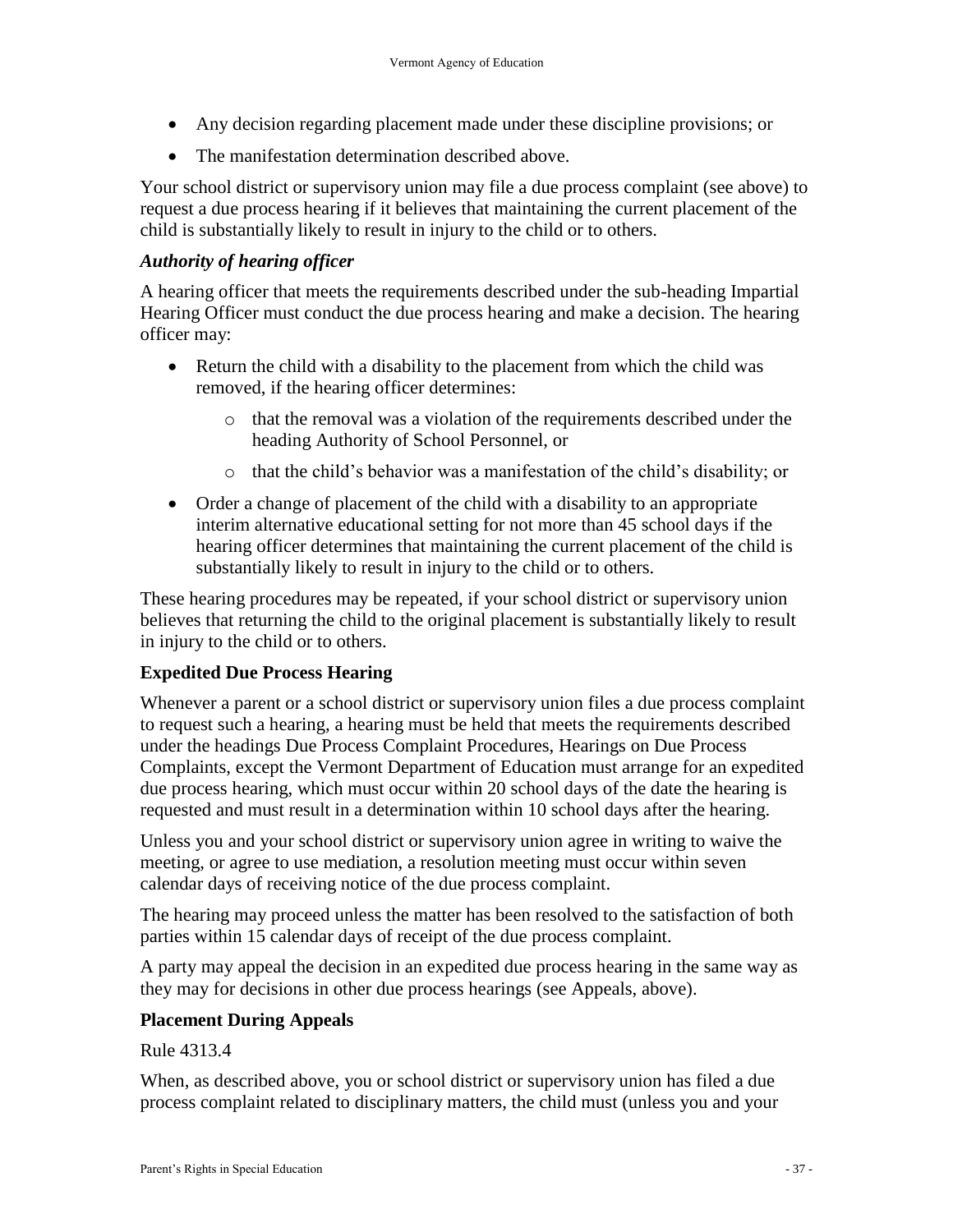school district or supervisory union agree otherwise) remain in the interim alternative educational setting pending the decision of the hearing officer, or until the expiration of the time period of removal as provided for and described under the heading Authority of School Personnel, whichever occurs first.

### <span id="page-37-0"></span>**Protections for Children Not Yet Eligible for Special Education and Related Services**

Rule 4313.5

#### <span id="page-37-1"></span>**General Protections**

If a child has not been determined eligible for special education and related services and violates a code of student conduct, but your school district or supervisory union had knowledge (as determined below) before the behavior that brought about the disciplinary action occurred, that the child was a child with a disability, then the child may assert any of the protections described in this notice.

#### <span id="page-37-2"></span>**Basis of knowledge for disciplinary matters**

A school district or supervisory union must be deemed to have knowledge that a child is a child with a disability if, before the behavior that brought about the disciplinary action occurred:

- You expressed concern in writing that the child is in need of special education and related services to supervisory or administrative personnel of the appropriate educational agency, or a teacher of the child;
- You requested an evaluation related to eligibility for special education and related services under IDEA and Vermont Special Education Rules; or
- The child's teacher, or other school district or supervisory union personnel expressed specific concerns about a pattern of behavior demonstrated by the child directly to your school district or supervisory union's Director of Special Education or to other supervisory personnel of your school district or supervisory union.

A school district or supervisory union would not be deemed to have such knowledge if:

- The child's parent has not allowed an evaluation of the child or refused special education services; or
- The child has been evaluated and determined to not be a child with a disability under IDEA and Vermont Special Education Rules.

### <span id="page-37-3"></span>**Conditions that apply if there is no basis of knowledge**

If prior to taking disciplinary measures against the child, a school district or supervisory union does not have knowledge that a child is a child with a disability, as described above under the sub-heading Basis of knowledge for disciplinary matters, the child may be subjected to the disciplinary measures that are applied to children without disabilities who engaged in comparable behaviors.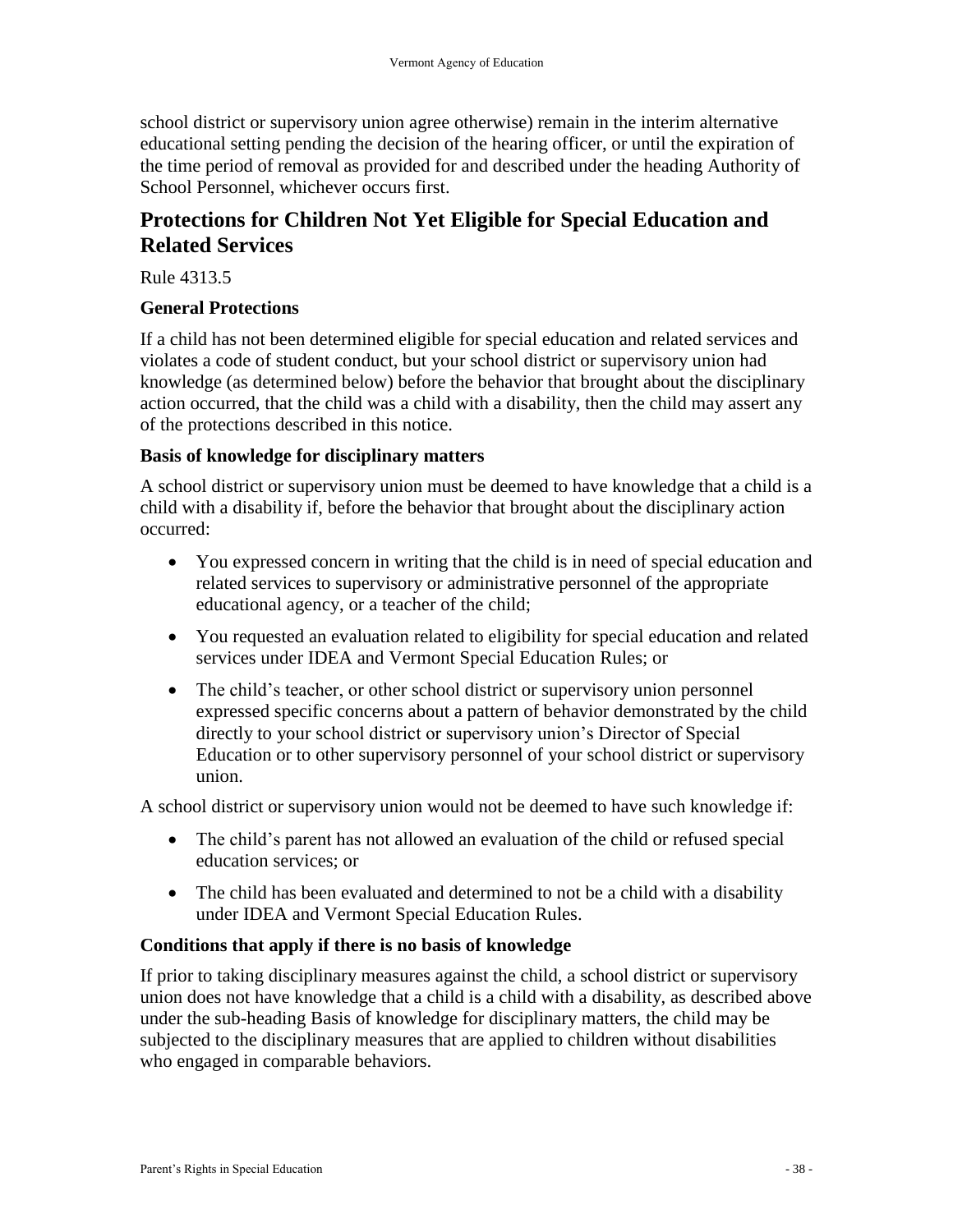However, if a request is made for an evaluation of a child during the time period in which the child is subjected to disciplinary measures, the evaluation must be conducted in an expedited manner.

Until the evaluation is completed, the child remains in the educational placement determined by school authorities, which can include suspension or expulsion without educational services.

If the child is determined to be a child with a disability, taking into consideration information from the evaluation conducted by your school district or supervisory union, and information provided by you, your school district or supervisory union must provide special education and related services in accordance with IDEA and Vermont Special Education Rules, including the disciplinary requirements described above.

#### <span id="page-38-0"></span>**Referral to and Action by Law Enforcement and Judicial Authorities**

Rule 4313.6

Nothing in these rules:

- Prohibits an agency from reporting a crime committed by a child with a disability to appropriate authorities; or
- Prevents State law enforcement and judicial authorities from exercising their responsibilities with regard to the application of Federal and State law to crimes committed by a child with a disability.

#### <span id="page-38-1"></span>**Transmittal of records**

If a school district or supervisory union reports a crime committed by a child with a disability, the school district or supervisory union:

- Must ensure that copies of the child's special education and disciplinary records are transmitted for consideration by the authorities to whom the agency reports the crime; and
- May transmit copies of the child's special education and disciplinary records only to the extent permitted by the Family Educational Rights and Privacy Act (FERPA).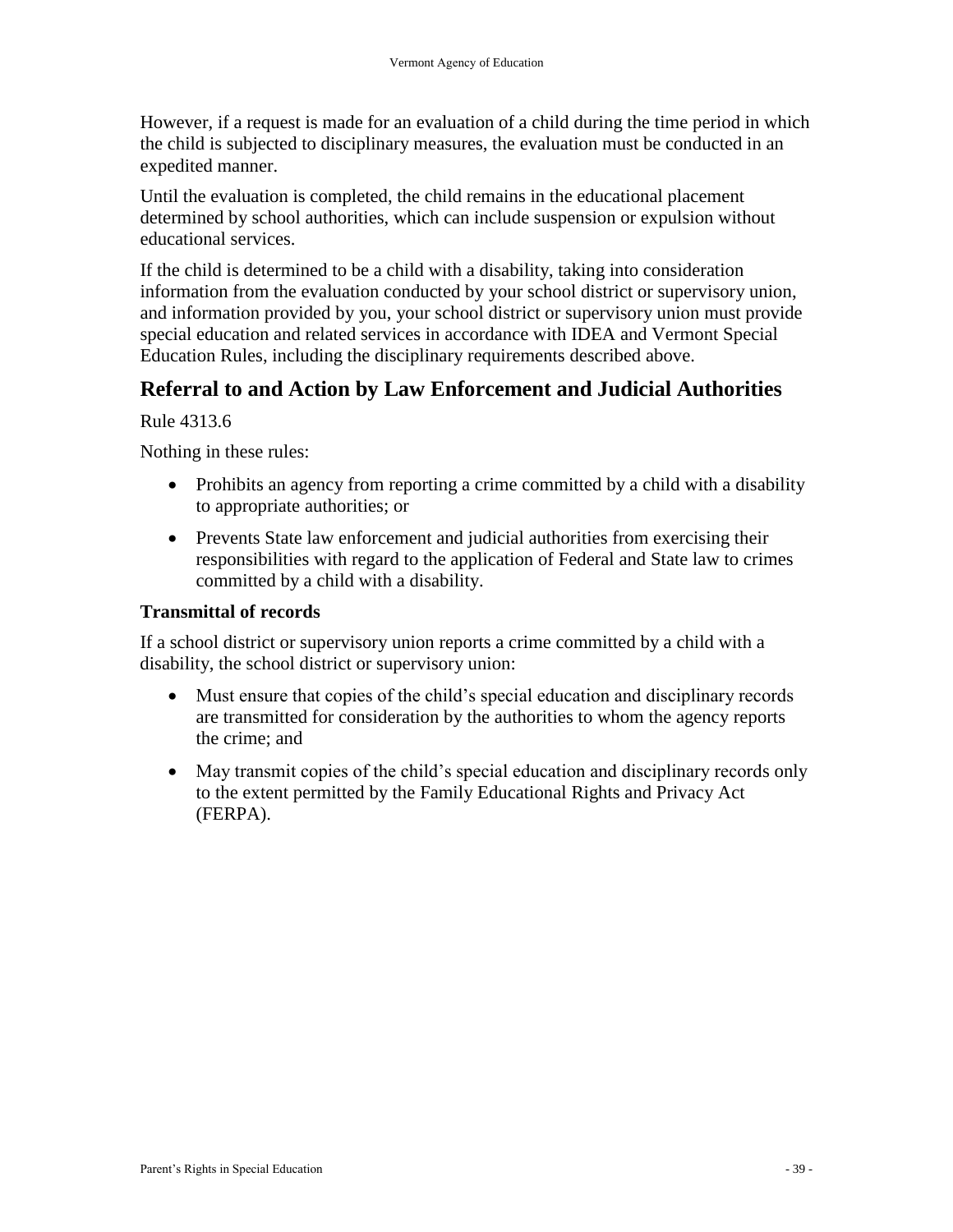## <span id="page-39-0"></span>**Requirements for Parental Placement in Independent Schools at Public Expense**

### <span id="page-39-1"></span>**General Requirements**

#### Rule 2368.4

IDEA and Vermont Special Education Rules do not require a school district or supervisory union to pay for the cost of education, including special education and related services, of your child with a disability at an independent school if your school district or supervisory union made a free appropriate public education (FAPE) available to your child and you choose to place the child in an independent school. However, the school district or supervisory union where the independent school is located must include your child in the population whose needs are considered under the IDEA and Vermont Special Education Rules regarding children who have been placed by their parents in independent schools.

### <span id="page-39-2"></span>**Reimbursement for independent school placement**

If your child previously received special education and related services under the authority of a school district or supervisory union, and you choose to enroll your child in an independent elementary school or secondary school without the consent of or referral by your school district or supervisory union, a court or a hearing officer may require the agency to reimburse you for the cost of that enrollment if:

- The court or hearing officer finds that the agency had not made a free appropriate public education (FAPE) available to your child in a timely manner prior to that enrollment, and
- That the independent placement is appropriate.
	- o A hearing officer or court may find your placement to be appropriate, even if the placement does not meet the State standards that apply to education provided by school district or supervisory unions.

#### <span id="page-39-3"></span>**Limitation on reimbursement**

The cost of reimbursement described in the paragraph above may be reduced or denied, if:

- At the most recent individualized education program (IEP) meeting that you attended prior to your removal of your child from the public school, you did not inform the IEP Team that you were rejecting the placement proposed by your school district or supervisory union to provide FAPE to your child, including stating your concerns and your intent to enroll your child in a independent school at public expense; or
- At least 10 business days (including any holidays that occur on a business day) prior to your removal of your child from the public school, you did not give written notice to your school district or supervisory union of that information;